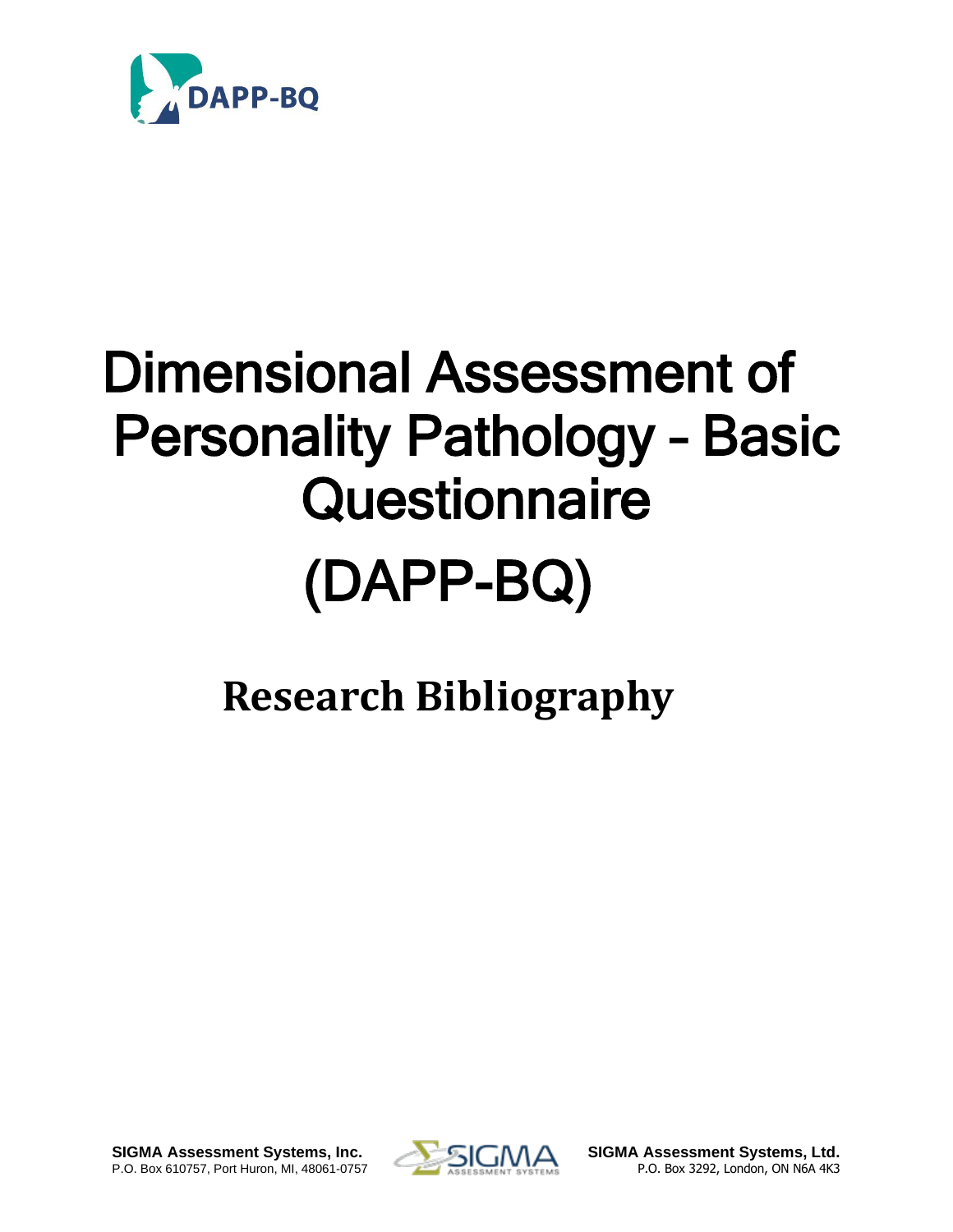## **DAPP-BQ Research Bibliography<sup>1</sup>**

- Accurso, E. C., Fitzsimmons-Craft, E., Ciao, A., Cao, L., Crosby, R. D., Smith, T. L., Klein, M.H., Mitchell, J.E., Crow, S.J., Wonderlich, S.A., & Peterson, C.B. (2015). Therapeutic alliance in a randomized clinical trial for bulimia nervosa. *Journal of Consulting and Clinical Psychology, 83*, 637-642. doi: 10.1037/ccp0000021
- Aelterman, N., Decuyper, M., & De Fruyt, F. (2010). Understanding obsessive-compulsive personality disorder in adolescence: a dimensional personality perspective. *Journal of Psychopathology and Behavioral Assessment, 32*, 467-478. doi: 10.1007/s10862-010-9189-2
- Akkermann, K., Nordquist, N., Oreland, L., & Harro, J. (2010). Serotonin transporter gene promoter polymorphism affects the severity of binge eating in general population. *Progress in Neuro-Psychopharmacology and Biological Psychiatry, 34*, 111-114. doi: 10.1016/j.pnpbp.2009.10.008
- Aluja, A., Blanch, A., & Balada, F. (2013). Normal personality versus pathological personality: dimensional and predictive study. *Personality and mental health, 7*, 288-297. doi: 10.1002/pmh.1240
- Amad, A., Ramoz, N., Thomas, P., Jardri, R., & Gorwood, P. (2014). Genetics of borderline personality disorder: Systematic review and proposal of an integrative model. *Neuroscience & Biobehavioral Reviews*. doi: 10.1016/j.neubiorev.2014.01.003
- Anestis, M. D., Selby, E. A., Crosby, R. D., Wonderlich, S. A., Engel, S. G., & Joiner, T. E. (2010). A comparison of retrospective self-report versus ecological momentary assessment measures of affective lability in the examination of its relationship with bulimic symptomatology. *Behaviour Research and Therapy, 48,* 607-613. doi: 10.1016/j.brat.2010.03.012
- Anestis, M. D., Silva, C., Lavender, J. M., Crosby, R. D., Wonderlich, S. A., Engel, S. G., & Joiner, T. E. (2012). Predicting nonsuicidal self‐injury episodes over a discrete period of time in a sample of women diagnosed with bulimia nervosa: An analysis of self‐reported trait and ecological momentary assessment based affective lability and previous suicide attempts. *International Journal of Eating Disorders, 45,* 808-811. doi: http://www.ncbi.nlm.nih.gov/pmc/articles/PMC3667587/
- Ansell, E. B., Pinto, A., Crosby, R. D., Becker, D. F., Añez, L. M., Paris, M., & Grilo, C. M. (2010). The prevalence and structure of obsessive-compulsive personality disorder in Hispanic psychiatric outpatients. *Journal of behavior therapy and experimental psychiatry, 41*, 275-281. doi: 10.1016/j.jbtep.2010.02.005
- Austin, E. J., & Deary, I. J. (2000). The four As: A common framework for normal and abnormal personality? *Personality and Individual Differences, 28,* 977-995. doi: 10.1016/S0191- 8869(99)00154-3

<sup>1</sup> Updated September 2016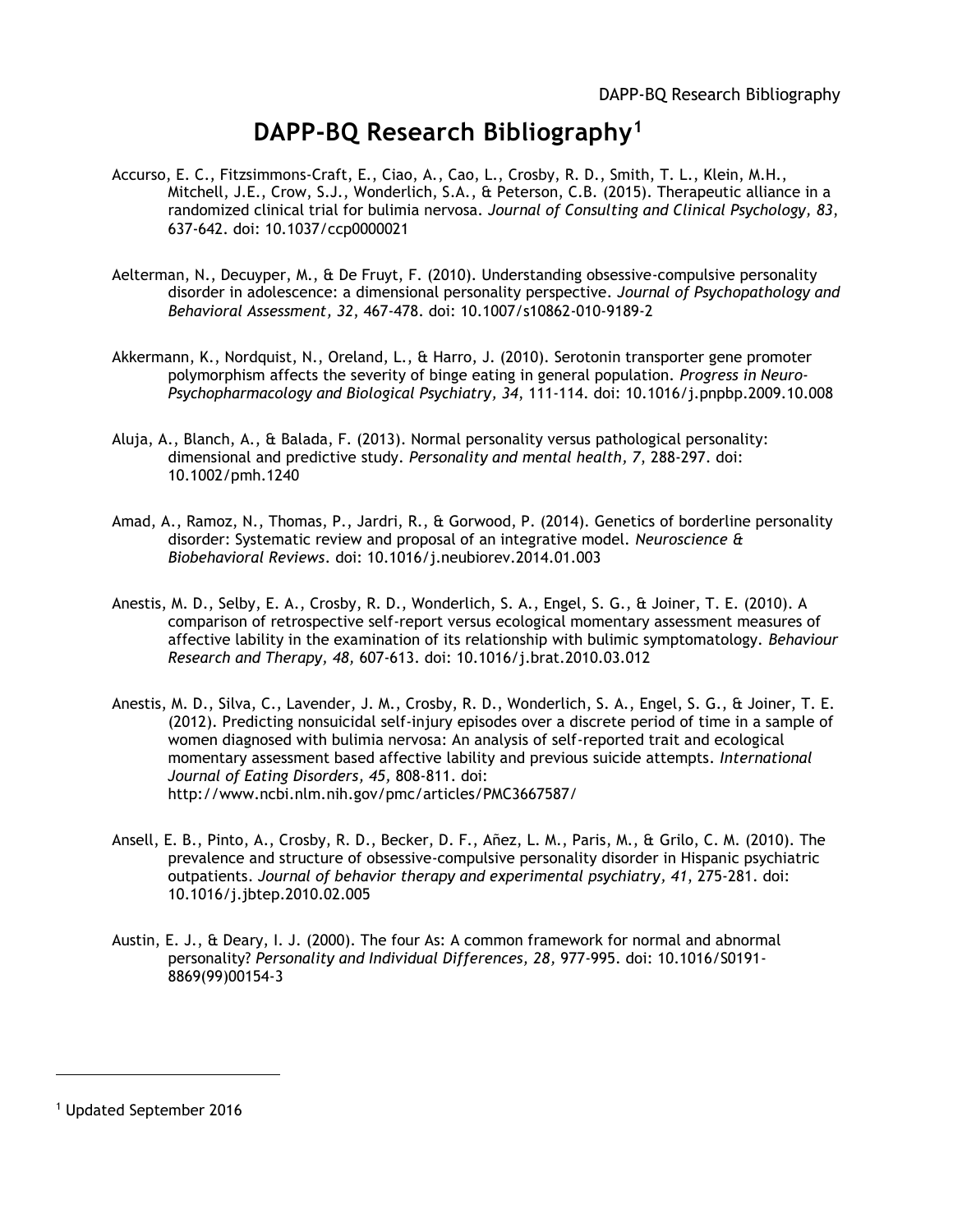- Bagby, R. M., Marshall, M. B., & Georgiades, S. (2005). Dimensional personality traits and the prediction of DSM-IV personality disorder symptom counts in a nonclinical sample. *Journal of Personality Disorders, 19,* 53-67. doi: 10.1521/pedi.19.1.53.62180
- Bagby, R. M., Sellbom, M., Ayearst, L. E., Chmielewski, M. S., Anderson, J. L., & Quilty, L. C. (2013). Exploring the hierarchical structure of the MMPI–2–RF Personality Psychopathology Five in psychiatric patient and university student samples. *Journal of personality assessment*, (aheadof-print). http://www.ncbi.nlm.nih.gov/pubmed/24004403
- Bagge, C. L., & Trull, T. J. (2003). DAPP-BQ: Factor structure and relations to personality disorder symptoms in a non-clinical sample. *Journal of Personality Disorders, 17,* 19-32. doi: 10.1521/pedi.17.1.19.24055
- Banzhaf, A., Ritter, K., Merkl, A., Schulte-Herbrüggen, O., Lammers, C. H., & Roepke, S. (2012). Gender differences in a clinical sample of patients with borderline personality disorder. *Journal of personality disorders, 26,* 368-380. doi: 10.1521/pedi.2012.26.3.368
- Bartak, A., Andrea, H., Spreeuwenberg, M. D., Thunnissen, M., Ziegler, U. M., Dekker, J., Bouvy, F., Hamers, E.F., Meerman, A.M., Busschbach, J.J., & Verheul, R. (2011). Patients with cluster A personality disorders in psychotherapy: An effectiveness study. *Psychotherapy and Psychosomatics, 80*, 88-99. doi: 10.1159/000320587
- Bartak, A., Andrea, H., Spreeuwenberg, M. D., Ziegler, U. M., Dekker, J., Rossum, B. V., Hamers, E. F., Scholte, W., Aerts, J., Busschbach, J. J., & Verheul, R. (2010). Effectiveness of outpatient, day hospital, and inpatient psychotherapeutic treatment for patients with cluster B personality disorders. *Psychotherapy and psychosomatics, 80*, 28-38. doi: 10.1159/000321999
- Bartak, A., Spreeuwenberg, M. D., Andrea, H., Busschbach, J. J., Croon, M. A., Verheul, R., Emmelkamp, P. M., & Stijnen, T. (2008). The Use of Propensity Score Methods in Psychotherapy Research. *Psychotherapy and psychosomatics, 78*, 26-34. doi: 10.1159/000162298
- Bartak, A., Spreeuwenberg, M. D., Andrea, H., Holleman, L., Rijnierse, P., Rossum, B. V., Hamers, E.F., Meerman, A.M., Aerts, J., Busschbach, J.J., & Verheul, R. (2009). Effectiveness of different modalities of psychotherapeutic treatment for patients with cluster C personality disorders: Results of a large prospective multicentre study. *Psychotherapy and Psychosomatics, 79*, 20-30. doi: 10.1159/000254902
- Bastiaansen, L., De Fruyt, F., Rossi, G., Schotte, C., & Hofmans, J. (2013). Personality disorder dysfunction versus traits: Structural and conceptual issues. *Personality Disorders: Theory, Research, and Treatment, 4*, 293. doi: 10.1037/per0000018
- Bastiaansen, L., Hopwood, C. J., Van, d. B., Rossi, G., Schotte, C., & De Fruyt, F. (2015). The twofold diagnosis of personality disorder: How do personality dysfunction and pathological traits increment each other at successive levels of the trait hierarchy? *Personality Disorders: Theory, Research, and Treatment.* doi: 10.1037/per0000149
- Bastiaansen, L., Rossi, G., & De Fruyt, F. (2013). Comparing Five Sets of Five‐Factor Model Personality Disorder Counts in a Heterogeneous Sample of Psychiatric Patients. *European Journal of Personality, 27*, 377-388. doi: 10.1002/per.1859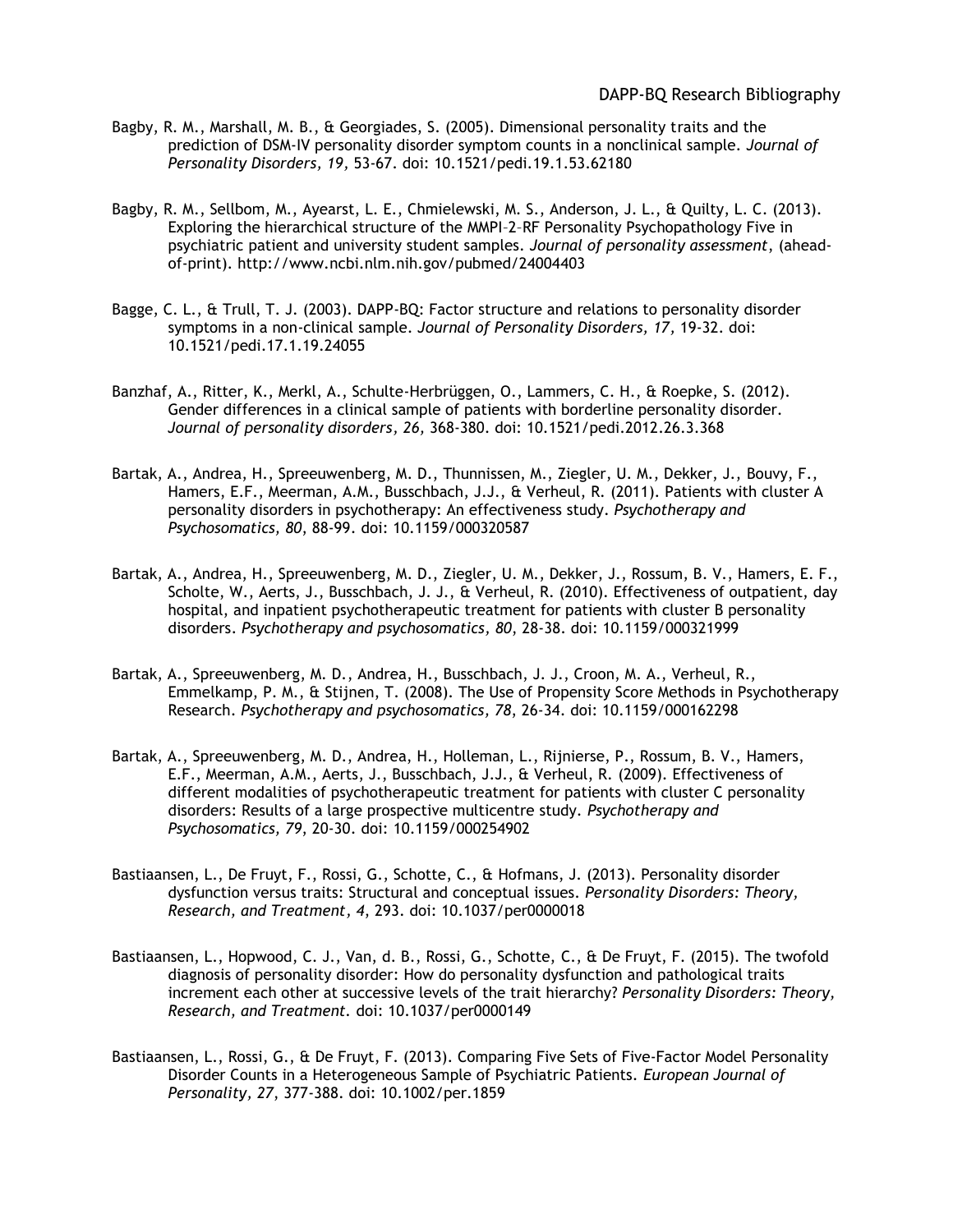- Batey, M., Booth, T., Furnham, A., & Lipman, H. (2011). The Relationship between Personality and Motivation: Is there a General Factor of Motivation? *Individual Differences Research, 9*. https://www.researchgate.net/publication/234095740\_The\_relationship\_between\_personality \_and\_motivation\_Is\_there\_a\_General\_Factor\_of\_Motivation
- Berghuis, H., Kamphuis, J. H., & Verheul, R. (2014). Specific personality traits and general personality dysfunction as predictors of the presence and severity of personality disorders in a clinical sample. *Journal of Personality Assessment, 96,* 410-416. doi: 10.1080/00223891.2013.834825
- Berghuis, H., Kamphuis, J. H., Verheul, R., Larstone, R., & Livesley, J. (2013). The General Assessment of Personality Disorder (GAPD) as an instrument for assessing the core features of personality disorders. *Clinical psychology & psychotherapy, 20*, 544-557. doi: 10.1002/cpp.1811
- Blashfield, R. K., & Reynolds, S. M. (2012). An invisible college view of the DSM-5 personality disorder classification. *Journal of personality disorders, 26*, 821-829. doi: 10.1521/pedi.2012.26.6.821
- Bo, S., Abu-Akel, A., Kongerslev, M., Haahr, U. H., & Simonsen, E. (2013). The role of co-morbid personality pathology in predicting self-reported aggression in patients with schizophrenia. *Comprehensive psychiatry, 54*, 423-431. doi: 10.1016/j.comppsych.2012.12.004
- Bowen, R., Balbuena, L., Leuschen, C., & Baetz, M. (2012). Mood instability is the distinctive feature of neuroticism. Results from the British Health and Lifestyle Study (HALS). *Personality and Individual Differences, 53*, 896-900. doi: 10.1016/j.paid.2012.07.003
- Brezo, J., Paris, J., Hébert, M., Vitaro, F., Tremblay, R., & Turecki, G. (2008). Broad and narrow personality traits as markers of one-time and repeated suicide attempts: A population-based study. *BMC Psychiatry,* 8:15*.* doi: 10.1186/1471-244X-8-15
- Brezo, J., Paris, J., Tremblay, R. Vitaro, F., & Turecki, G. (2008). DAPP-BQ Factor structure in French Canadians. *Journal of Personality Disorders, 22,* 538-545. doi: 10.1521/pedi.2008.22.5.538
- Brown, T. A., & Barlow, D. H. (2005). Dimensional versus categorical classification of mental disorders in the fifth edition of the Diagnostic and Statistical Manual of Mental Disorders and beyond: Comment on the special section. *Journal of Abnormal Psychology, 114,* 551-556. doi: 10.1037/0021-843X.114.4.551
- Brownstone, L. M., Fitzsimmons-Craft, E. E., Wonderlich, S. A., Joiner, T. E., Le Grange, D., Mitchell, J. E., Crow, S. J., Peterson, C. B., Crosby, R. D., Klein, M. H., & Bardone-Cone, A. M. (2013). Hard exercise, affect lability, and personality among individuals with bulimia nervosa. *Eating behaviors, 14*, 413-419. doi: 10.1016/j.eatbeh.2013.07.004
- Calabrese, W. R., & Simms, L. J. (2014). Prediction of daily ratings of psychosocial functioning: Can ratings of personality disorder traits and functioning be distinguished? *Personality Disorders: Theory, Research, and Treatment, 5*, 314-322. doi: 10.1037/per0000071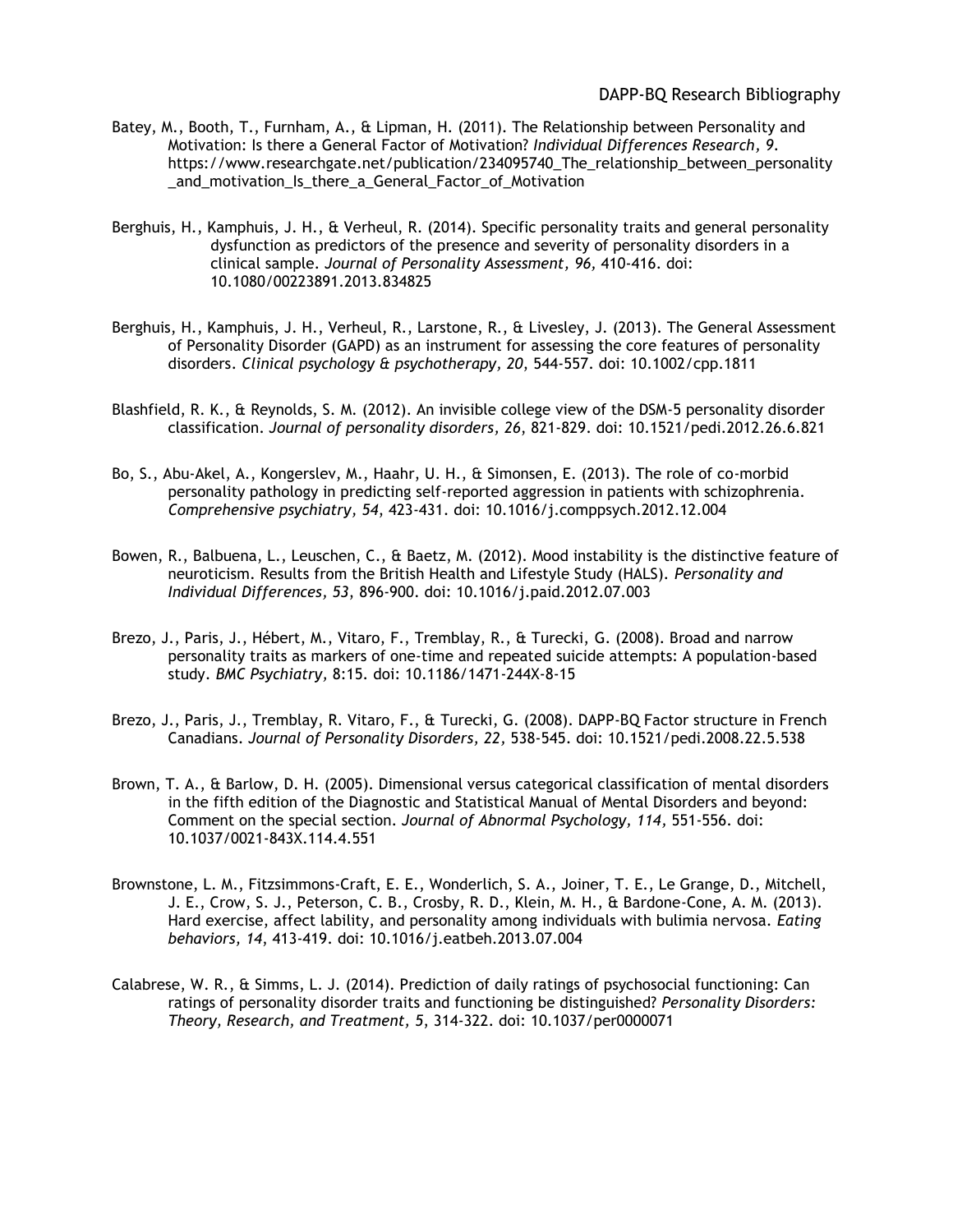Calabrese, W. R., Rudick, M. M., Simms, L. J., & Clark, L. A. (2012). Development and validation of Big Four personality scales for the Schedule for Nonadaptive and Adaptive Personality—Second Edition (SNAP-2). *Psychological assessment, 24*, 751. doi: https://www.researchgate.net/publication/221752663\_Development\_and\_Validation\_of\_Big\_F our Personality Scales for the Schedule for Nonadaptive and Adaptive Personality-Second Edition SNAP-2

- Calati, R., De Ronchi, D., Bellini, M., & Serretti, A. (2011). The 5‐HTTLPR polymorphism and eating disorders: A meta‐analysis. *International journal of eating disorders, 44*, 191-199. doi: 10.1002/eat.20811
- Calati, R., Gressier, F., Balestri, M., & Serretti, A. (2013). Genetic modulation of borderline personality disorder: Systematic review and meta-analysis. *Journal of psychiatric research, 47*, 1275-1287. doi: 10.1016/j.jpsychires.2013.06.002
- Carlier, I., Schulte-Van Maaren, Y., Wardenaar, K., Giltay, E., Van Noorden, M., Vergeer, P., & Zitman, F. (2012). Development and validation of the 48-item Symptom Questionnaire (SQ-48) in patients with depressive, anxiety and somatoform disorders. *Psychiatry research, 200*, 904-910. doi: 10.1016/j.psychres.2012.07.035
- Chai, H., Chen, W. Z., Zhu, J., Xu, Y., Lou, L., Yang, T., He, W., & Wang, W. (2012). Processing of facial expressions of emotions in healthy volunteers: An exploration with event-related potentials and personality traits. *Neurophysiologie Clinique/Clinical Neurophysiology, 42*, 369- 375. doi: 10.1016/j.neucli.2012.04.087
- Chai, H., Xu, S., Zhu, J., Chen, W., Xu, Y., He, W., & Wang, W. (2012). Further evidence for the fifth higher trait of personality pathology: A correlation study using normal and disordered personality measures. *Psychiatry research, 200*, 444-449. doi: 10.1016/j.psychres.2012.07.019
- Cicero, D. C., & Kerns, J. G. (2010). Multidimensional factor structure of positive schizotypy. *Journal of personality disorders, 24*, 327-343. doi: 10.1521/pedi.2010.24.3.327
- Cicero, D. C., & Kerns, J. G. (2011). Is paranoia a defence against or an expression of low self‐esteem? *European Journal of Personality, 25,* 326-335. doi: 10.1002/per.794
- Cicero, D. C., & Kerns, J. G. (2011). Unpleasant and pleasant referential thinking: Relations with selfprocessing, paranoia, and other schizotypal traits. *Journal of Research in Personality, 45*, 208- 218. doi: 10.1016/j.jrp.2011.02.002
- Claes, L., Fernandez-Aranda, F., Jiménez-Murcia, S., Agüera, Z., Granero, R., Sánchez, I., & Menchón, J. M. (2012). Personality subtypes in male patients with eating disorder: validation of a classification approach. *Comprehensive psychiatry, 53*, 981-987. doi: 10.1016/j.comppsych.2012.02.001
- Claes, L., Hart, T. A., Smits, D., Van den Eynde, F., Mueller, A., & Mitchell, J. E. (2012). Validation of the social appearance anxiety scale in female eating disorder patients*. European Eating Disorders Review, 20*, 406-409. doi: 10.1002/erv.1147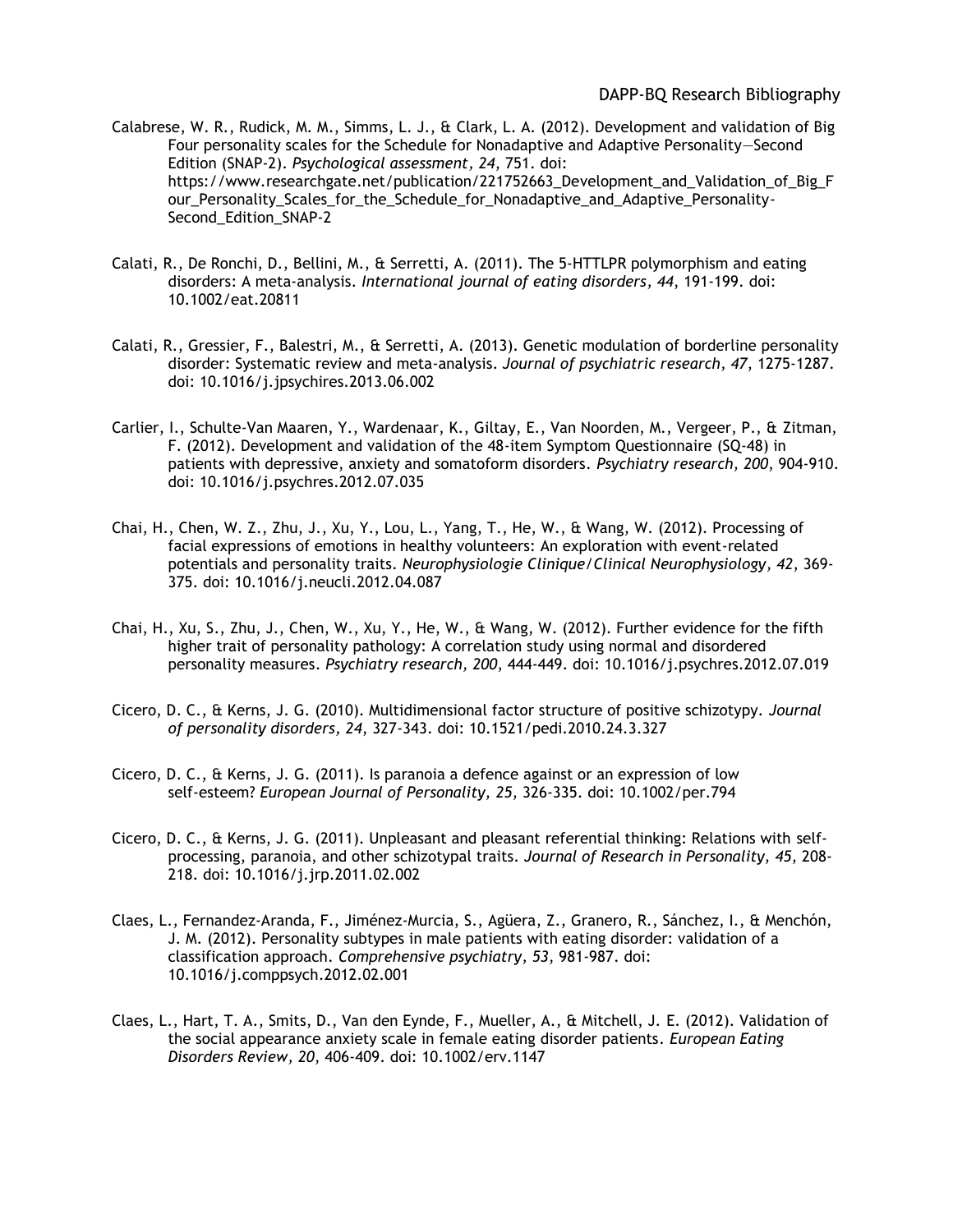- Claes, L., Müller, A., Norré, J., Assche, L., Wonderlich, S., & Mitchell, J. E. (2012). The relationship among compulsive buying, compulsive internet use and temperament in a sample of female patients with eating disorders. *European Eating Disorders Review, 20*, 126-131. doi: 10.1002/erv.1136
- Clark, L. A. (1990). Toward a consensual set of symptom clusters for assessment of personality disorder. In J. Butcher & C. Spielberger (Eds.), *Advances in Personality Assessment, 8,* 243-266. Hillsdale, NJ: Erlbaum.
- Clark, L. A., & Ro, E. (2014). Three-pronged assessment and diagnosis of personality disorder and its consequences: Personality functioning, pathological traits, and psychosocial disability. *Personality Disorders: Theory, Research, and Treatment, 5*, 55-59. doi: 10.1037/per0000063
- Clark, L. A., (1994). Two approaches to identifying the dimensions of personality disorder. In P. T. Costa, & T. A. Widiger (Eds.), *Personality disorders and the five-factor model of personality* (pp. 261-277). Washington, D. C.: American Psychological Association.
- Clark, L. A., Livesley, W. J., Schroeder, M. L., & Irish, S. L. (1996). Convergence of two systems for assessing specific traits of personality disorder. *Psychological Assessment, 8,* 294-303. doi: 10.1037/1040-3590.8.3.294
- Comensoli, A., & MacCann, C. (2013). Misconstruing methods and meaning in the General Factor of Personality. *International Journal of Psychology, 48*, 625-630. doi: 10.1080/00207594.2012.688134
- Crawford, T. N., Livesley, W. J., Jang, K. L., Shave, P. R., Cohen, P., & Ganiban, J. (2007). Insecure attachment and personality disorder: A twin study of adults. *European Journal of Personality, 21,* 191-208. doi: 10.1002/per.602
- Davis, R. E., Smitherman, T. A., & Baskin, S. M. (2013). Personality traits, personality disorders, and migraine: a review. *Neurological Sciences, 34*, 7-10. doi: 10.1007/s10072-013-1379-8
- de Beurs, E., Rinne, T., van Kampen, D., Verheul, R., & Andrea, H. (2009). Reliability and validity of the Dutch Dimensional Assessment of Personality Pathology – Short Form (DAPP-SF), a shortened version of the DAPP-Basic Questionnaire. *Journal of Personality Disorders, 23,* 308- 326. doi: 10.1521/pedi.2009.23.3.308
- de Beurs, E., Rinne, T., Van Kampen, D., Verheul, R., & Andrea, H. (2010). Criterion-related validity of the DAPP-SF and its utility as a screener for personality disorders in outpatient care. *Personality and Mental Health, 4*, 271-283. doi: 10.1002/pmh.139
- De Bolle, M., De Clercq, B., Pham-Scottez, A., Mels, S., Rolland, J., Guelfi, J., Braet, C., & De Fruyt, F. (2011). Personality pathology comorbidity in adult females with eating disorders. *Journal of Health Psychology, 16,* 303-313. doi: 10.1177/1359105310374780
- De Clercq, B., Decuyper, M., & De Caluwé, E. (2014). Developmental Manifestations of Borderline Personality Pathology from an Age-Specific Dimensional Personality Disorder Trait Framework. In *Handbook of Borderline Personality Disorder in Children and Adolescents* (pp. 81-94). New York: Springer.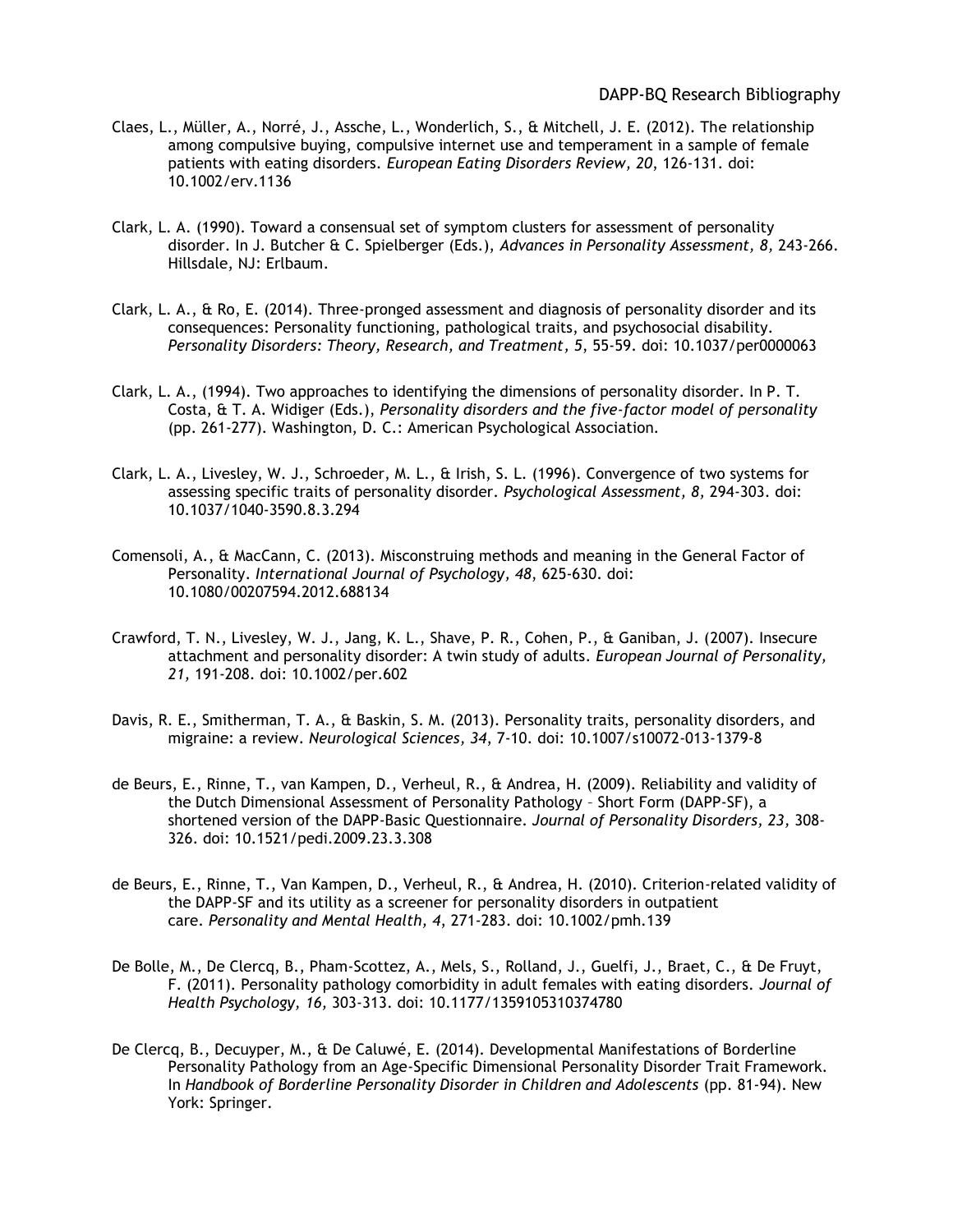- De Fruyt, F., & De Clercq, B. (2014). Antecedents of Personality Disorder in Childhood and Adolescence: Toward an Integrative Developmental Model. *Annual review of clinical psychology*, (0). doi: 10.1146/annurev-clinpsy-032813-153634
- De Fruyt, F., De Clercq, B., De Bolle, M., Wille, B., Markon, K., & Krueger, R. (2013). General and maladaptive traits in a five-factor framework for DSM-5 in a university student sample. *Assessment, 20,* 295-307. doi: 10.1177/1073191113475808
- de Klerk, S., van Noorden, M. S., van Giezen, A. E., Spinhoven, P., den Hollander-Gijsman, M. E., Giltay, E. J., Speckens, E. M., & Zitman, F. G. (2011). Prevalence and correlates of lifetime deliberate self-harm and suicidal ideation in naturalistic outpatients: The Leiden Routine Outcome Monitoring study. *Journal of affective disorders, 133,* 257-264. doi: 10.1016/j.jad.2011.03.021
- Deary, I. J., Peter, A., Austin, E., & Gibson, G. (1998). Personality traits and personality disorders. *British Journal of Psychology, 89,* 647-661. doi: 10.1111/j.2044-8295.1998.tb02708.x
- Decuyper, M., De Bolle, M., De Fruyt, F., & De Clercq, B. (2011). General and maladaptive personality dimensions and the assessment of callous-unemotional traits in adolescence. *Journal of personality disorders, 25*, 681-701. doi: 10.1521/pedi.2011.25.5.681
- Dinger, U., Schauenburg, H., Hörz, S., Rentrop, M., Komo-Lang, M., Klinkerfuß, M., Kohling, J., Grande, T., & Ehrenthal, J. C. (2013). Self-Report and Observer Ratings of Personality Functioning: A Study of the OPD System. *Journal of personality assessment*, (ahead-of-print). doi: 10.1080/00223891.2014.883237
- Du, J., Li, J., Wang, Y., Jiang, Q., Livesley, W.J., Jang, K.L., Wang, K., & Wang, W. (2006). Eventrelated potentials in adolescents with combined ADHD and CD disorder: A single stimulus paradigm. *Brain and Cognition, 60,* 70-75. doi: 10.1016/j.bandc.2005.09.015
- Engel, S. G., Wonderlich, S. A., Crosby, R. D., Mitchell, J. E., Crow, S., Peterson, C. B., Le Grange, D., Simonich, H. K., Cao, L., Lavender, J. M., & Gordon, K. H. (2013). The role of affect in the maintenance of anorexia nervosa: Evidence from a naturalistic assessment of momentary behaviors and emotion. *Journal of abnormal psychology, 122*, 709. doi: 10.1037/a0034010
- Esterberg, M. L., Goulding, S. M., & Walker, E. F. (2010). Cluster A personality disorders: schizotypal, schizoid and paranoid personality disorders in childhood and adolescence. *Journal of psychopathology and behavioral assessment, 32*, 515-528. doi: 10.1007/s10862-010-9183-8
- Feenstra, D. J., Hutsebaut, J., Verheul, R., & Busschbach, J. J. (2011). Severity Indices of Personality Problems (SIPP–118) in adolescents: Reliability and validity. *Psychological assessment, 23*, 646. doi: 10.1037/a0022995
- Ferguson, E., Chamorro—Premuzic, T., Pickering, A., & Weiss, A. (2011). A Critique of the General Factor of Personality. *The Wiley-Blackwell Handbook of Individual Differences, 2*, 162. doi: 10.1002/9781444343120.ch6
- First, M. B. (2005). Clinical utility: A prerequisite for the adoption of a dimensional approach in DSM. *Journal of Abnormal Psychology, 114,* 560-564. doi: 10.1002/9781444343120.ch6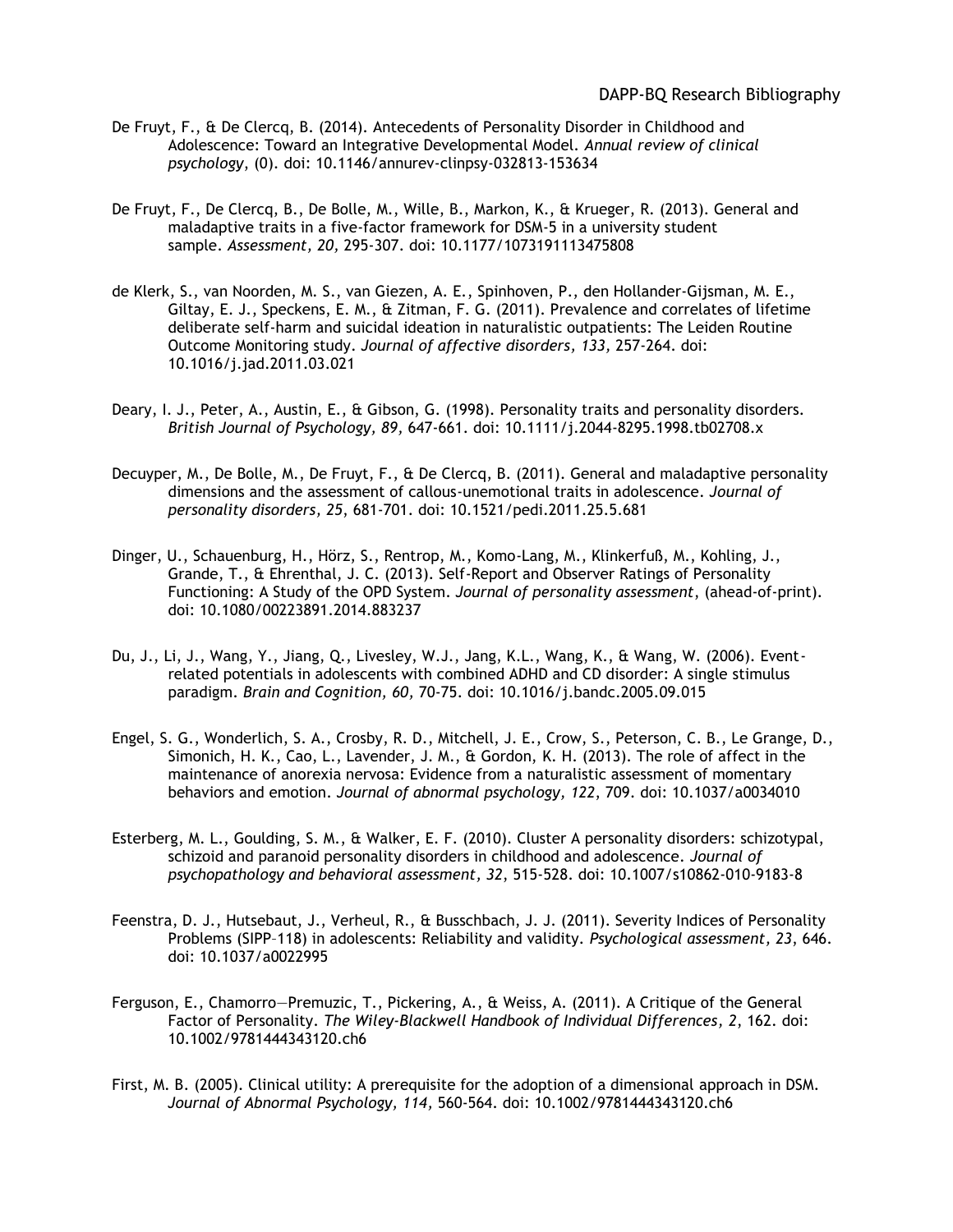- Fischer, S., Smith, G. T., & Cyders, M. A. (2008). Another look at impulsivity: A meta-analytic review comparing specific dispositions to rash action in their relationship to bulimic symptoms. *Clinical psychology review, 28*, 1413-1425. doi: 10.1016/j.cpr.2008.09.001
- Goldschmidt, A. B., Peterson, C. B., Wonderlich, S. A., Crosby, R. D., Engel, S. G., Mitchell, J. E., Crow, S. J., Cao, L., & Berg, K. C. (2013). Trait‐level and momentary correlates of bulimia nervosa with a history of anorexia nervosa. *International Journal of Eating Disorders, 46*, 140- 146. doi: 10.1002/eat.22054
- Goldstein, L. H. (2004). Assessment of patients with psychogenic non-epileptic seizures. *Journal of Neurology, Neurosurgery & Psychiatry, 75*, 667-668. doi: 10.1136/jnnp.2003.033753
- Gore, W. L., & Crego, C. (2012). An Integration of Normal and 5 Abnormal Personality Structure: The Five-Factor Model. *The Oxford Handbook of Personality Disorders, 82*. doi: 10.1093/oxfordhb/9780199735013.013.0005
- Gore, W. L., Presnall, J. R., Miller, J. D., Lynam, D. R., & Widiger, T. A. (2012). A five-factor measure of dependent personality traits. *Journal of personality assessment, 94*, 488-499. doi: 10.1080/00223891.2012.670681
- Groleau, P., Steiger, H., Bruce, K., Israel, M., Sycz, L., Ouellette, A. S., & Badawi, G. (2012). Childhood emotional abuse and eating symptoms in bulimic disorders: An examination of possible mediating variables. *International Journal of Eating Disorders, 45*, 326-332. doi: 10.1002/eat.20939
- Guenole, N. (2014). Maladaptive personality at work: Exploring the darkness. *Industrial and Organizational Psychology, 7*, 85-97. doi: 10.1111/iops.12114
- Gutiérrez, F., Vall, G., Peri, J. M., Gárriz, M., & Garrido, J. M. (2014). A hierarchical model of normal and abnormal personality up to seven factors. *Comprehensive psychiatry, 55*, 326-335. doi: 10.1016/j.comppsych.2013.08.022
- Gutiérrez-Zotes, J. A., Gutiérrez, F., Valero, J., Gallego, E., Baillés, E., Torres, X., Labad, A., & Livesley, W. J. (2008). Structure of personality pathology in normal and clinical samples: Spanish validation of the DAPP-BQ. *Journal of Personality Disorders, 22,* 389-404. doi: 10.1521/pedi.2008.22.4.389
- Hallquist, M. N., & Wright, A. G. (2013). Mixture modeling methods for the assessment of normal and abnormal personality, Part I: Cross-sectional models. *Journal of personality assessment*, (ahead-of-print). doi: 10.1080/00223891.2013.845201.
- Helmes, E., & Jackson, D. N. (1994). Evaluating normal and abnormal personality using the same set of constructs. In S. Strack & M. Lorr (Eds.), *Differentiating normal and abnormal personality,* 341- 360. New York, NY: Springer.
- Hentschel, A. G., & Livesley, W. J. (2013). Differentiating normal and disordered personality using the General Assessment of Personality Disorder (GAPD). *Personality and mental health, 7*, 133-142. doi: 10.1002/pmh.1218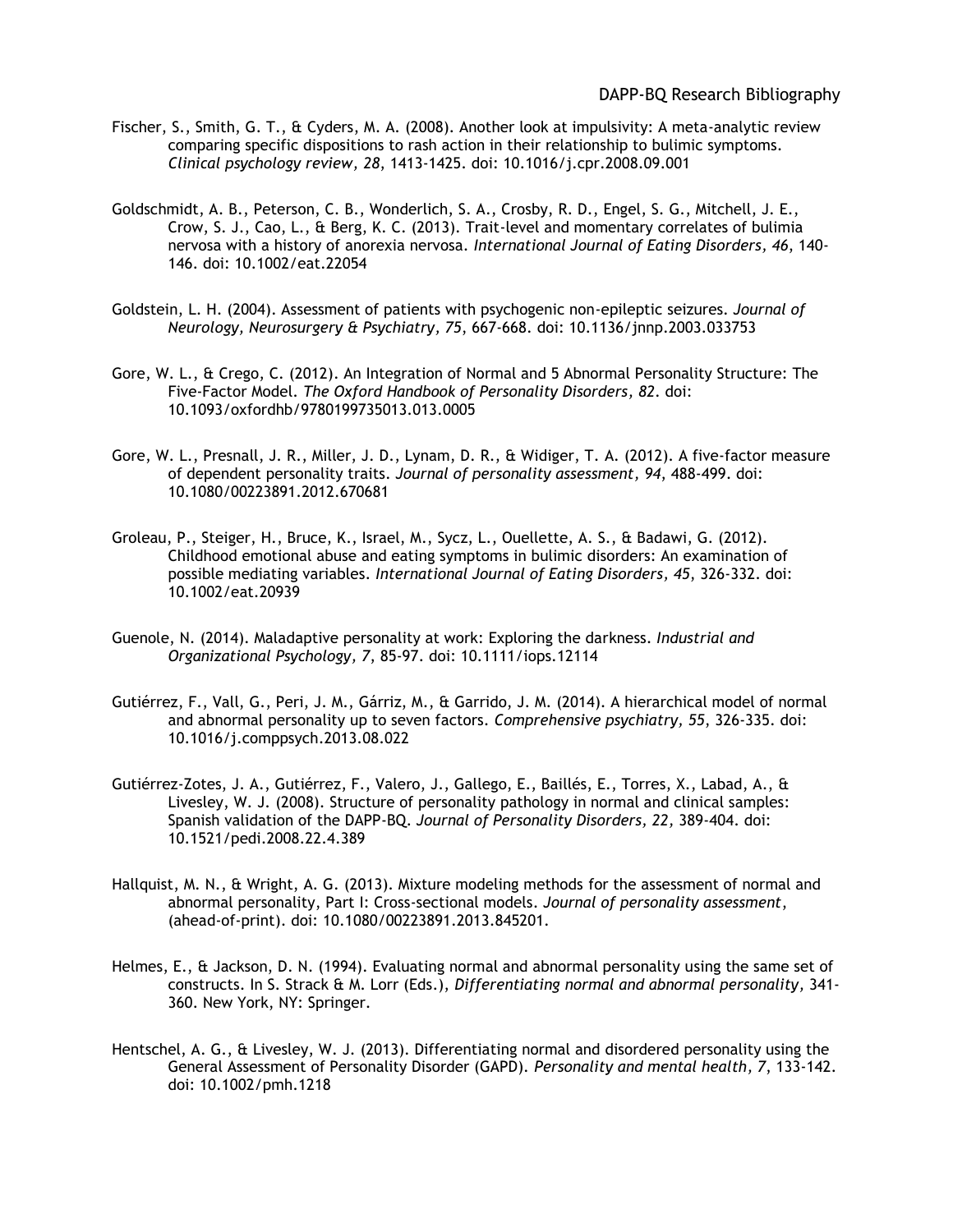- Hentschel, A. G., & Livesley, W. J. (2013). The General Assessment of Personality Disorder (GAPD): Factor Structure, Incremental Validity of Self-Pathology, and Relations to DSM–IV Personality Disorders. *Journal of personality assessment, 95*, 479-485. doi: 10.1080/00223891.2013.778273
- Hentschel, A. G., & Pukrop, R. (2014). The Essential Features of Personality Disorder in DSM-5: The Relationship Between Criteria A and B. *The Journal of nervous and mental disease, 202*, 412- 418. doi: 10.1097/NMD.0000000000000129
- Hiel, A., Mervielde, I., & Fruyt, F. (2006). Stagnation and generativity: Structure, validity, and differential relationships with adaptive and maladaptive personality. *Journal of personality, 74*, 543-574. doi: 10.1111/j.1467-6494.2006.00384.x
- Holden, R. R., & Marjanovic, Z. (2012). A putatively general factor of personality (GFP) is not so general: A demonstration with the NEO PI-R. *Personality and Individual Differences, 52*, 37-40. doi: 10.1016/j.paid.2011.08.024
- Hopwood, C. J., Burt, S. A., Keel, P. K., Neale, M. C., Boker, S. M., & Klump, K. L. (2013). Interpersonal problems associated with Multidimensional Personality Questionnaire traits in women during the transition to adulthood. *Assessment, 20*, 60-67. doi: 10.1177/1073191111425854
- Hopwood, C. J., Koonce, E. A., & Morey, L. C. (2009). An exploratory study of integrative personality pathology systems and the interpersonal circumplex. *Journal of Psychopathology and Behavior Assessment, 31,* 331-339. doi: 10.1007/s10862-012-9337-y
- Horn, E. K., Bartak, A., Meerman, A. M. M. A., Rossum, B. V., Ziegler, U. M., Thunnissen, M., et al. (2015). Effectiveness of psychotherapy in personality disorders not otherwise specified: A comparison of different treatment modalities. *Clinical Psychology & Psychotherapy, 22,* 426- 442. doi: 10.1002/cpp.1904
- Ingenhoven, T. J., & Abraham, R. E. (2010). Making diagnosis more meaningful. The Developmental Profile: A psychodynamic assessment of personality. *American Journal of Psychotherapy, 64*, 215-38. http://www.ncbi.nlm.nih.gov/pubmed/21043330
- Inniss, D., Steiger, H., & Bruce, K. (2011). Threshold and subthreshold post-traumatic stress disorder in bulimic patients: Prevalences and clinical correlates. *Eating and Weight Disorders-Studies on Anorexia, Bulimia and Obesity, 16*, 30-36. doi: 10.1007/BF03327518
- Irwing, P., Booth, T., Nyborg, H., & Rushton, J. P. (2012). Are *g* and the General Factor of Personality (GFP) correlated? *Intelligence, 40*, 296-305. doi: 10.1016/j.intell.2012.03.001
- Jang, K. L., & Livesley, W. J. (1999). Why do measures of normal and disordered personality correlate? A study of genetic comorbidity. *Journal of Personality Disorders, 13,* 10-17. doi: 10.1521/pedi.1999.13.1.10
- Jang, K. L., Dick, D. M., Wolf, H., & Livesley, W. J. (2005). Psychosocial adversity and emotional instability: An application of gene–environment interaction models. *European Journal of Personality, 19*, 359-372. doi: 10.1002/per.561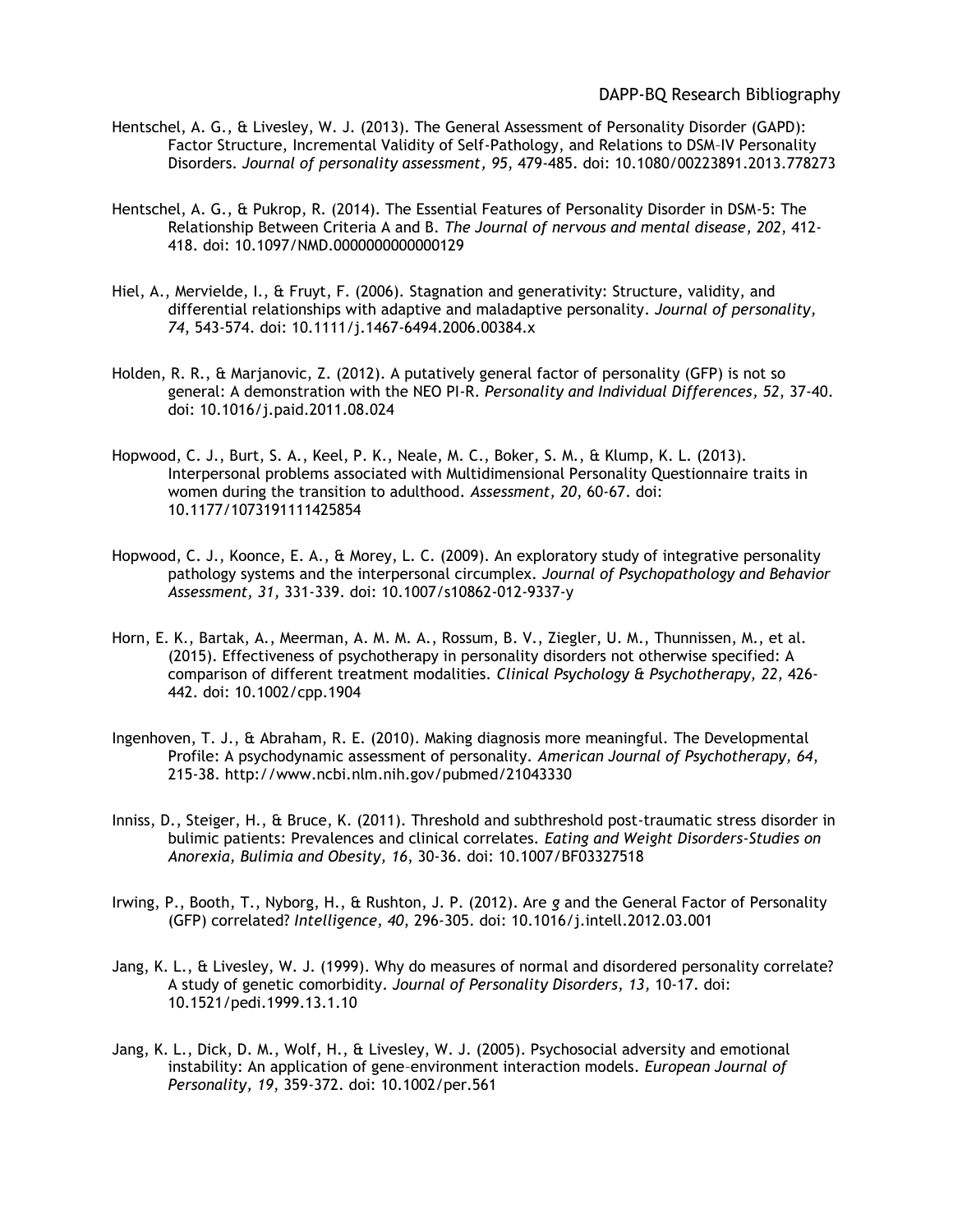- Jang, K. L., Taylor, S. & Livesley, W. J. (2006). The University of British Columbia twin project: Personality is something and personality does something. *Twin Research and Human Genetics, 9,* 739-742. doi: 10.1375/twin.9.6.739
- Jang, K. L., Vernon, P. A., & Livesley, W. J. (2000). Personality disorder traits, family environment, and alcohol misuse: A multivariate behavioral genetic analysis. *Addiction, 95,* 873-888. doi: 10.1046/j.1360-0443.2000.9568735.x
- Johnson, J. G., First, M. B., Cohen, P., & Kasen, S. (2008). Development and validation of a new procedure for the diagnostic assessment of personality disorder: The multidimensional personality disorder rating scale (MPDRS). *Journal of personality disorders, 22*, 246-258. doi: 10.1521/pedi.2008.22.3.246
- Johnson, J. G., Tackett, J. L., Baugh, C. S., McCullough, C., Sneed, J. S., Lawson, H., & Johnert, L. C. (2011). Emergent Personality Disorders Among Adolescents with Anxiety Disorders. In *Handbook of Child and Adolescent Anxiety Disorders* (pp. 187-201). New York: Springer.
- Just, C. (2011). A review of literature on the general factor of personality. *Personality and Individual Differences, 50*, 765-771. doi: 10.1016/j.paid.2011.01.008
- Kamen, C., Pryor, L. R., Gaughan, E. T., & Miller, J. D. (2010). Affective lability: Separable from neuroticism and the other big four? *Psychiatry Research, 176*, 202-207. doi: 10.1016/j.psychres.2008.08.002
- Kandler, C., Riemann, R., Spinath, F. M., Bleidorn, W., Thiel, W., & Angleitner, A. (2013). The Bielefeld Longitudinal Study of Adult Twins (BiLSAT). *Twin Research & Human Genetics, 16*. doi: 10.1017/thg.2012.67
- Kanner, A. M. (2003). Psychogenic nonepileptic seizures are bad for your health. *Epilepsy Currents, 3*, 181. doi: 10.1046/j.1535-7597.2003.03510.x
- Ke, X., Ye, X., Xu, Y., Shen, M., Gao, X., Zhang, Y., Livesley, W. J., Jang, K. L., & Wang, W. (2007). Sensation seeking scales and traits delineating personality disorders in a sample of Chinese students. *Personality and Individual Differences, 42,* 271-278. doi: 10.1016/j.paid.2006.06.018
- Kim, Y. R., & Tyrer, P. (2010). Controversies surrounding classification of personality disorder. *Psychiatry investigation, 7*, 1-8. doi: 10.4306/pi.2010.7.1.1
- Koerting, J., Pukrop, R., Klein, P., Ritter, K., Knowles, M., Banzhaf, A., Gentschow, L., Vater, A., Heuser, I., Colla, M., & Roepke, S. (2012). Comparing Dimensional Models Assessing Personality Traits and Personality Pathology Among Adult ADHD and Borderline Personality Disorder. *Journal of attention disorders*, 1087054712464391. doi: 10.1177/1087054712464391
- Kooiman, C. G., Klaassens, E. R., van Heloma Lugt, J. Q., & Kamperman, A. M. (2013). Psychometrics and validity of the Dutch experiences in close relationships–revised (ECR–r) in an outpatient mental health sample. *Journal of personality assessment, 95,* 217-224. doi: 10.1080/00223891.2012.740540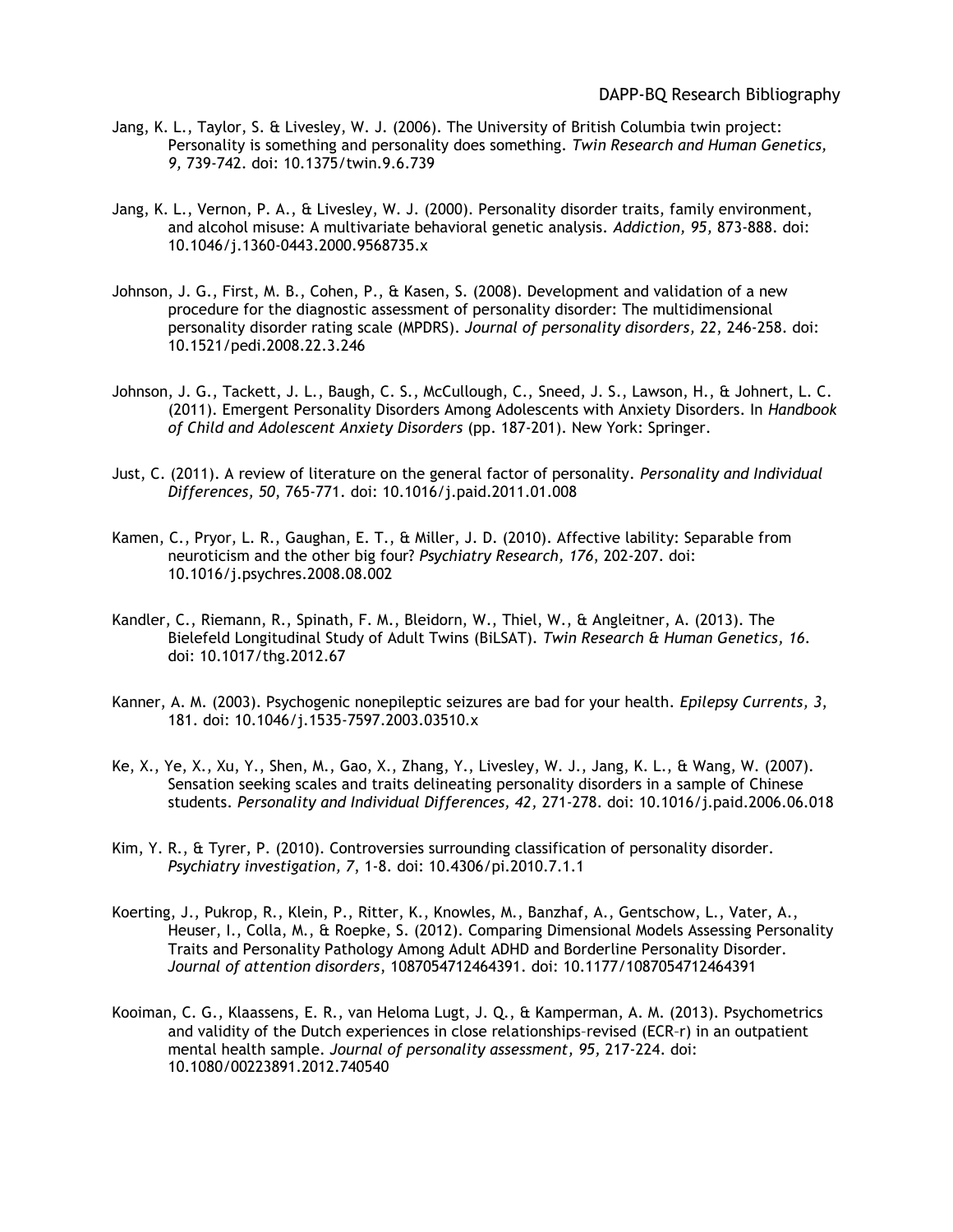- Krischer, M. K., Sevecke, K., Lehmkuhl, G., & Pukrop, R. (2007). Dimensional assessment of personality pathology in female and male juvenile delinquents. *Journal of Personality Disorders, 21,* 675- 689. doi: 10.1521/pedi.2007.21.6.675
- Krueger, R. F. (2005). Continuity of axes I and II: Toward a unified model of personality, personality disorders, and clinical disorders. *Journal of Personality Disorders, 19,* 233-261. doi: 10.1521/pedi.2005.19.3.233
- Krueger, R. F., Derringer, J., Markon, K. E., Watson, D., & Skodol, A. V. (2012). Initial construction of a maladaptive personality trait model and inventory for DSM-5. *Psychological Medicine, 42*, 1879. doi: 10.1017/S0033291711002674
- Kushner, S. C., Quilty, L. C., Tackett, J. L., & Bagby, R. M. (2011). The hierarchical structure of the dimensional assessment of personality pathology (DAPP-BQ). *Journal of Personality Disorders, 25*, 504-16. doi: 10.1521/pedi.2011.25.4.504
- Kushner, S. C., Tackett, J. L., & De Clercq, B. (2013). The joint hierarchical structure of adolescent personality pathology: Converging evidence from two approaches to measurement. *Journal of the Canadian Academy of Child and Adolescent Psychiatry, 22*, 199. http://www.ncbi.nlm.nih.gov/pmc/articles/PMC3749893/
- Larstone, R. M., Jang, K. L., Livesley, W. J., Vernon, P. A., & Wolf, H. (2002). The relationship between Eysenck's P-E-N model of personality, the five-factor model of personality, and traits delineating personality dysfunction. Personality and Individual Differences, 33*,* 25-37.
- Laurenssen, E. M., Westra, D., Kikkert, M. J., Noom, M. J., Eeren, H. V., van Broekhuyzen, A. J., Peen, J., Luyten, P., Busschbach, J. J., & Dekker, J. J. (2014). Day Hospital Mentalization-Based Treatment (MBT-DH) versus treatment as usual in the treatment of severe borderline personality disorder: protocol of a randomized controlled trial. *BMC Psychiatry, 14*, 149. doi: 10.1186/1471-244X-14-149
- Lavender, J. M., De Young, K. P., Anestis, M. D., Wonderlich, S. A., Crosby, R. D., Engel, S. G., Mitchell, J. E., Crow, S. J., Peterson, C. B., & Le Grange, D. (2013). Associations between retrospective versus ecological momentary assessment measures of emotion and eating disorder symptoms in anorexia nervosa. *Journal of psychiatric research, 47*, 1514-1520. doi: 10.1016/j.jpsychires.2013.06.021
- Lavender, J. M., De Young, K. P., Wonderlich, S. A., Crosby, R. D., Engel, S. G., Mitchell, J. E., Crow, S. J., Peterson, C. B., & Le Grange, D. (2013). Daily patterns of anxiety in anorexia nervosa: Associations with eating disorder behaviors in the natural environment. *Journal of abnormal psychology, 122*, 672-683. doi: 10.1037/a0031823
- Lavender, J. M., Wonderlich, S. A., Crosby, R. D., Engel, S. G., Mitchell, J. E., Crow, S. J., Peterson, C. B., & Le Grange, D. (2013). Personality-based subtypes of anorexia nervosa: Examining validity and utility using baseline clinical variables and ecological momentary assessment. *Behaviour research and therapy, 51*, 512-517. doi: 10.1016/j.brat.2013.05.007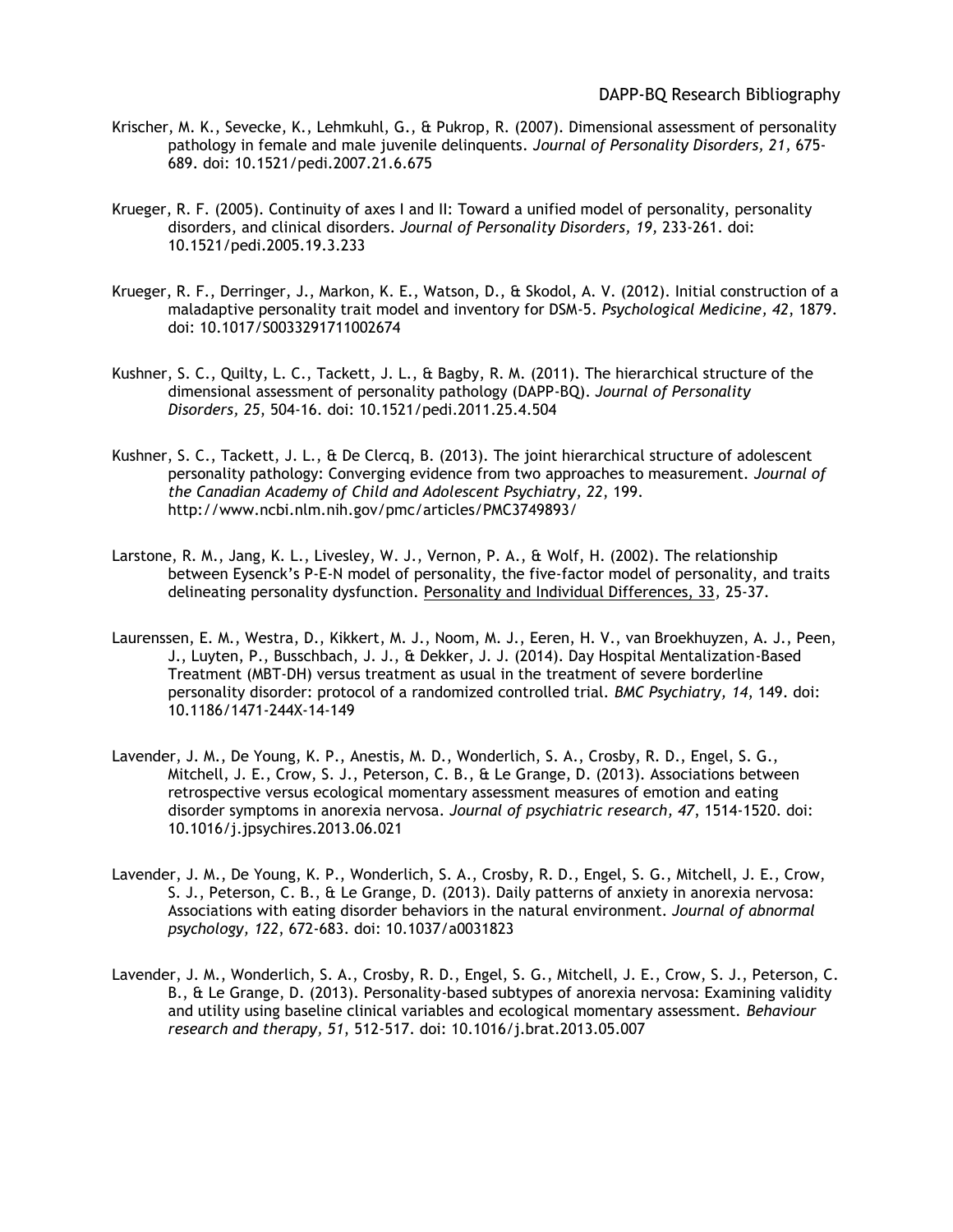- Lawton, E. M., Shields, A. J., & Oltmanns, T. F. (2011). Five-factor model personality disorder prototypes in a community sample: Self-and informant-reports predicting interview-based DSM diagnoses. *Personality Disorders: Theory, Research, and Treatment, 2*, 279. doi: 10.1037/a0022617
- Le Grange, D., Crosby, R. D., Engel, S. G., Cao, L., Ndungu, A., Crow, S. J., Peterson, C.B., Mitchell, J.E., & Wonderlich, S. A. (2013). DSM‐IV‐Defined anorexia nervosa versus subthreshold anorexia nervosa (EDNOS‐AN). *European Eating Disorders Review, 21*, 1-7. doi: 10.1002/erv.2192
- Lehoux, P. M., & Howe, N. (2007). Perceived non‐shared environment, personality traits, family factors and developmental experiences in bulimia nervosa. *British Journal of Clinical Psychology, 46*, 47-66. doi: 10.1348/014466506X111285
- Lejuez, C. W., Miller, J. D., Levy, K. N., Pilkonis, P. A., Hallquist, M. N., Morse, J. Q., & Stepp, S. D. (2011). Striking the (im)proper balance between scientific advances and clinical utility: Commentary on the DSM–5 proposal for personality disorders. *Personality Disorders: Theory, Research, and Treatment, 2*, 68-82. doi: 10.1037/a0022226
- Lejuez, C. W., Samuel, D. B., Simms, L. J., Clark, L. A., Livesley, W. J., & Widiger, T. A. (2010). An item response theory integration of normal and abnormal personality scales. *Personality Disorders: Theory, Research, and Treatment, 1*, 5-21. doi: 10.1037/a0018136
- Linde, J. A., Stringer, D., Simms, L. J., & Clark, L. A. (2013). The Schedule for Nonadaptive and Adaptive Personality for Youth (SNAP-Y) A New Measure for Assessing Adolescent Personality and Personality Pathology. *Assessment, 20*, 387-404. doi: 10.1177/1073191113489847
- Livesley, J. (2013). The DSM-5 personality disorder proposal and future directions in the diagnostic classification of personality disorder. *Psychopathology, 46*, 207-216. doi: 10.1159/000348866
- Livesley, W. J. (1986). Trait and behavioral prototypes of personality disorder. *American Journal of Psychiatry, 143,* 728-732. doi: 10.1176/ajp.143.6.728
- Livesley, W. J. (1989). A study of the factorial structure of personality pathology. *Journal of Personality Disorders, 3,* 292-306. doi: 10.1521/pedi.1989.3.4.292
- Livesley, W. J. (1999). The implications of recent research on the etiology and stability of personality and personality disorder for treatment. In *Treatment of personality disorders* (pp. 25-37). Springer US.
- Livesley, W. J. (2005). Behavioral and molecular genetic contributions to a dimensional classification of personality disorder. *Journal of Personality Disorders, 19,* 131-155. doi: 10.1521/pedi.19.2.131.62631
- Livesley, W. J. (2007) Introduction to special feature on borderline personality disorder: Part I. *Journal of Personality Disorders, 21,* 455-456. doi: 10.1521/pedi.2007.21.5.455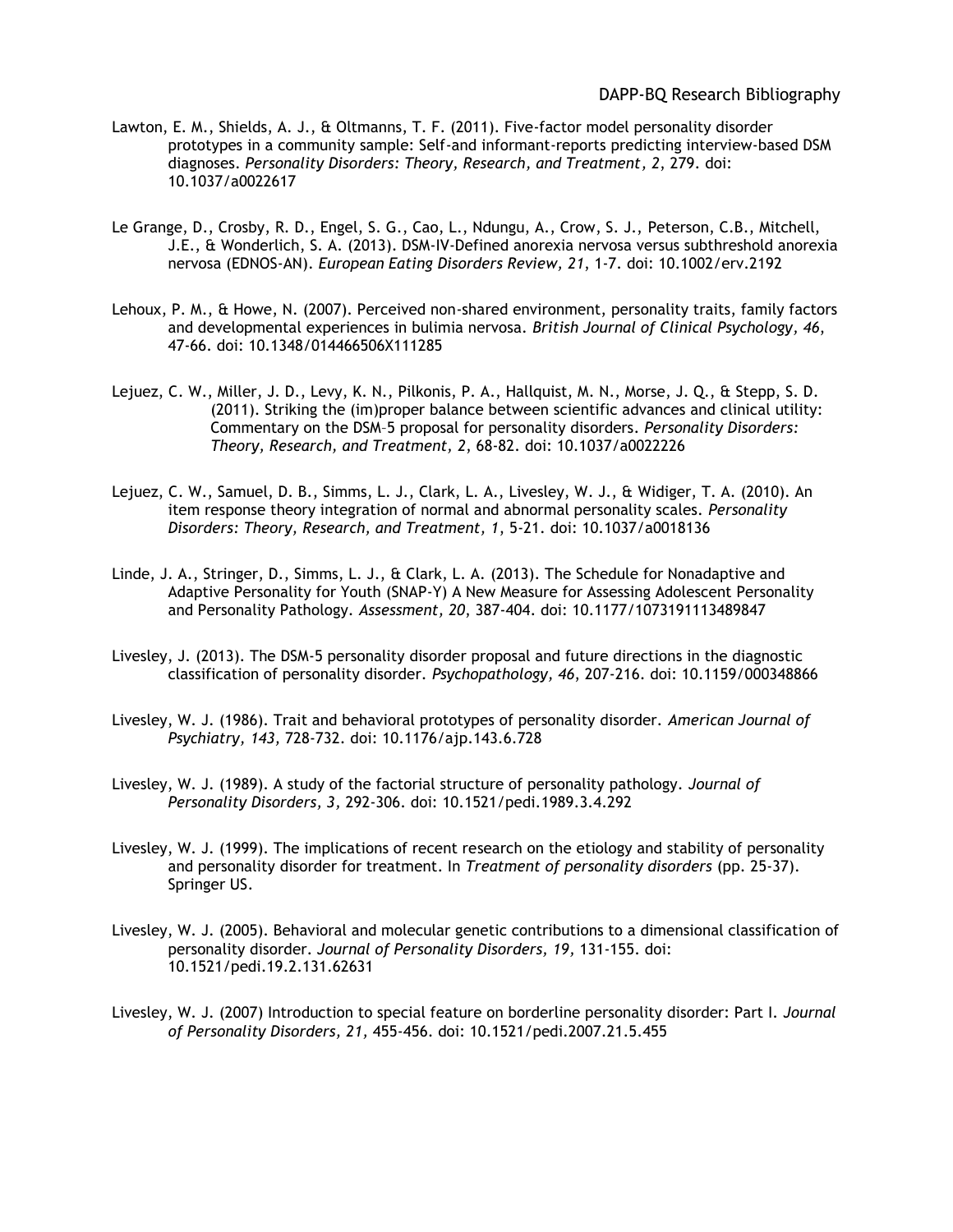- Livesley, W. J. (2007). A framework for integrating dimensional and categorical classifications of personality disorder. *Journal of Personality Disorders, 21,* 199-224. doi: 10.1521/pedi.2007.21.2.199
- Livesley, W. J. (2007). An integrated approach to the treatment of personality disorder. *Journal of Mental Health, 16,* 131-148. doi: 10.1080/09638230601182086
- Livesley, W. J. (2007). The relevance of an integrated approach to the treatment of personality disordered offenders. *Psychology, Crime, & Law, 13,* 27-46. doi: 10.1080/10683160600869734
- Livesley, W. J. (2008). Integrated therapy for complex cases of personality disorder. *Journal of Clinical Psychology: In Session, 64,* 207-221. doi: 10.1002/jclp.20453
- Livesley, W. J. (2008). Introduction to special feature on borderline personality disorders: Part II. *Journal of Personality Disorders, 22,* 1-3. doi: 10.1521/pedi.2008.22.1.1
- Livesley, W. J. (2008). Toward a genetically-informed model of borderline personality disorder. *Journal of Personality Disorders, 22,* 42-71. doi: 10.1521/pedi.2008.22.1.42
- Livesley, W. J., & Jang, K. L. (2008). The behavioral genetics of personality disorder. *Annual Review of Clinical Psychology, 4,* 247-274. doi: 10.1146/annurev.clinpsy.4.022007.141203
- Livesley, W. J., Jackson, D. N., & Schroeder, M. L. (1992). Factorial structure of traits delineating personality disorders in clinical and general population samples. *Journal of Abnormal Psychology, 101,* 432-440. doi: 10.1037/0021-843X.101.3.432
- Livesley, W. J., Jang, K. L., & Thordarson, D. S. (2004). Etiological relationships between eating disorder symptoms and dimensions of personality disorder. *Eating disorders, 13*, 23-35. doi: 10.1080/10640260590893610
- Livesley, W. J., Jang, K. L., & Vernon, P. A. (1998). Phenotypic and genetic structure of traits delineating personality disorder. *Archives of General Psychiatry, 55,* 941-948. doi: 10.1001/archpsyc.55.10.941
- Livesley, W. J., Jang, K. L., & Vernon, P. A. (2003). Genetic basis of personality structure. *Handbook of psychology*. doi: 10.1002/0471264385.wei0503
- MacLaren, V. V., Fugelsang, J. A., Harrigan, K. A., & Dixon, M. J. (2011). The personality of pathological gamblers: A meta-analysis. *Clinical Psychology Review, 31*, 1057-1067. doi: 10.1016/j.cpr.2011.02.002
- Maples, J., Collins, B., Miller, J. D., Fischer, S., & Seibert, A. (2011). Differences between grandiose and vulnerable narcissism and bulimic symptoms in young women. *Eating behaviors, 12*, 83-85. doi: 10.1016/j.eatbeh.2010.10.001
- Markon, K. E. (2009). Hierarchies in the structure of personality traits. *Social and Personality Psychology Compass, 3*, 812-826. doi: 10.1111/j.1751-9004.2009.00213.x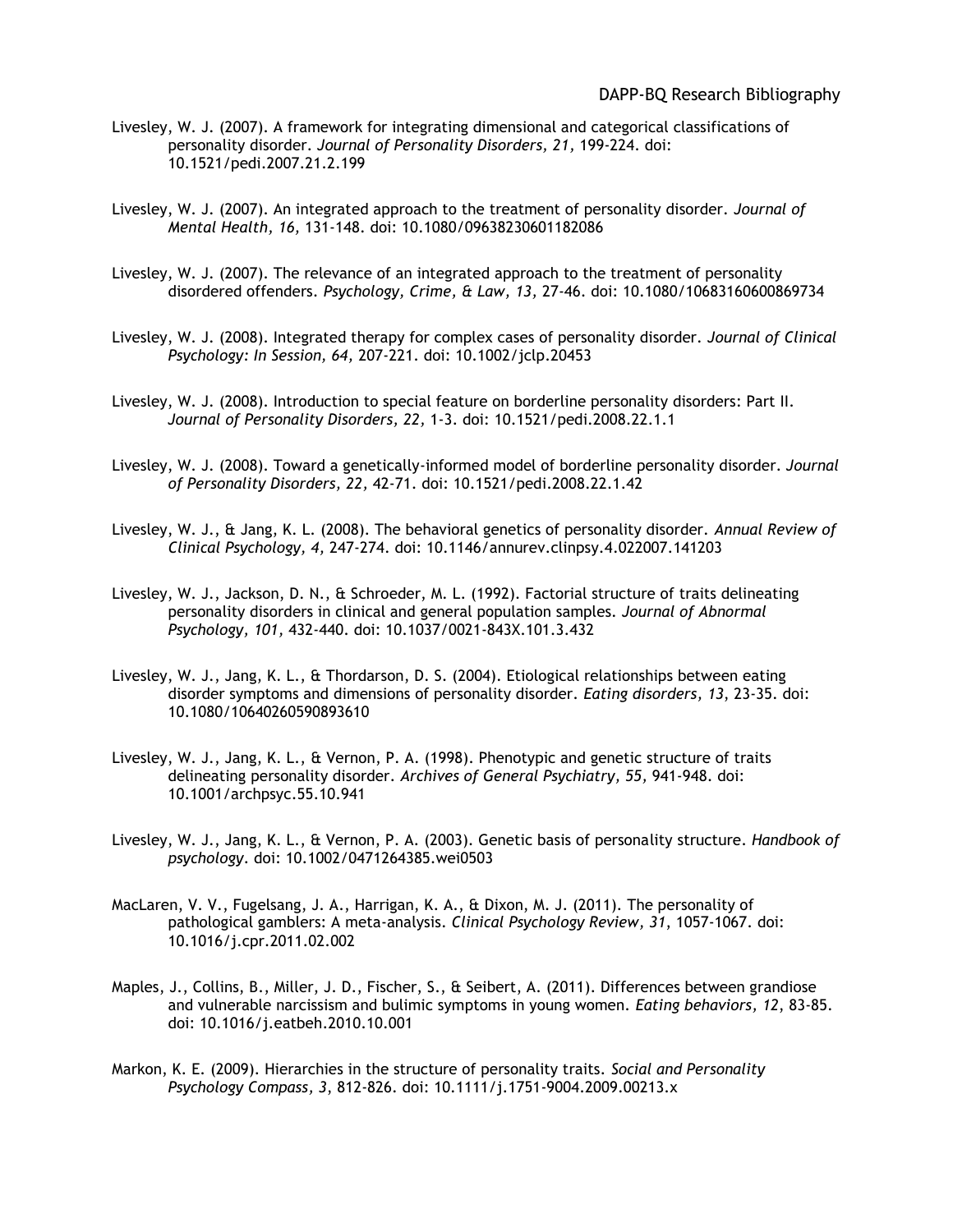- Markon, K. E., Krueger, R. F., & Watson, D. (2005). Delineating the structure of normal and abnormal personality: An integrative hierarchical approach. *Journal of Personality and Social Psychology, 88,* 139-157. doi: 10.1111/j.1751-9004.2009.00213.x
- Maruta, T., Yamate, T., Iimori, M., Kato, M., & Livesley, W. J. (2006). Factor structure of the Dimensional Assessment of Personality Pathology – Basic Questionnaire and its relationship with the Revised NEO Personality Inventory in a Japanese sample. *Comprehensive Psychiatry, 47,*  528-533. doi: 10.1016/j.comppsych.2006.03.006
- Matta, M., Gritti, E. S., & Lang, M. (2018). Personality Assessment of Intellectually Gifted Adults: A Dimensional Trait Approach. *Personality and Individual Differences*. doi: 10.1016/j.paid.2018.05.009
- Mihura, J. L., Meyer, G. J., Bel-Bahar, T., & Gunderson, J. (2003). Correspondence among observer ratings of Rorschach, Big Five Model, and DSM-IV personality disorder constructs. *Journal of personality assessment, 81*, 20-39. doi: 10.1207/S15327752JPA8101\_03
- Miller, J. D., & Maples, J. (2011). Trait personality models of narcissistic personality disorder, grandiose narcissism, and vulnerable narcissism. *The handbook of narcissism and narcissistic personality disorder: Theoretical approaches, empirical findings, and treatments*, 71-88. doi: 10.1002/9781118093108.ch7
- Miller, J. D., Few, L. R., & Widiger, T. A. (2012). 6 Assessment of Personality Disorders and Related Traits: Bridging DSM-IV-TR and DSM-5. *The Oxford Handbook of Personality Disorders*, 108. doi: 10.1093/oxfordhb/9780199735013.013.0006
- Miller, J. D., Morse, J. Q., Nolf, K., Stepp, S. D., & Pilkonis, P. A. (2012). Can DSM-IV borderline personality disorder be diagnosed via dimensional personality traits? Implications for the DSM-5 personality disorder proposal. *Journal of abnormal psychology, 121*, 944. doi: 10.1037/a0027410
- Miller, J. D., Tant, A., & Bagby, R. M. (2010). Depressive personality disorder: A comparison of three self-report measures. *Assessment, 17*, 230-240. doi: 10.1177/1073191109356537
- Moreno Samaniego, L., Valero Oyarzábal, J., Gaviria Gómez, A. M., Hernández Fernández, A., Gutiérrez-Zotes, J. A., & Labad Alquézar, A. (2011). Schizotypy and pathological personality profile in siblings of patients with psychosis. *Psicothema, 23*, 80-86. doi: http://www.ncbi.nlm.nih.gov/pubmed/21266146
- Morey, L. C., Hopwood, C. J., Gunderson, J. G., Skodol, A. E., Shea, M. T., Yen, S., Stout, R. L., Zanarini, M. C., Grilo, C. M., Sanislow, C. A., & McGlashan, T. H. (2007). Comparison of alternative models for personality disorders. *Psychological Medicine, 37,* 983-994. doi: 10.1017/S0033291706009482
- Morey, L. C., Hopwood, C. J., Markowitz, J. C., Gunderson, J. G., Grilo, C. M., McGlashan, T. H., Shea, M. T., Yen, S., Sanislow, C. A., Ansell, E. B., & Skodol, A. E. (2012). Comparison of alternative models for personality disorders, II: 6-, 8-and 10-year follow-up. *Psychological medicine, 42*, 1705. doi: 10.1017/S0033291711002601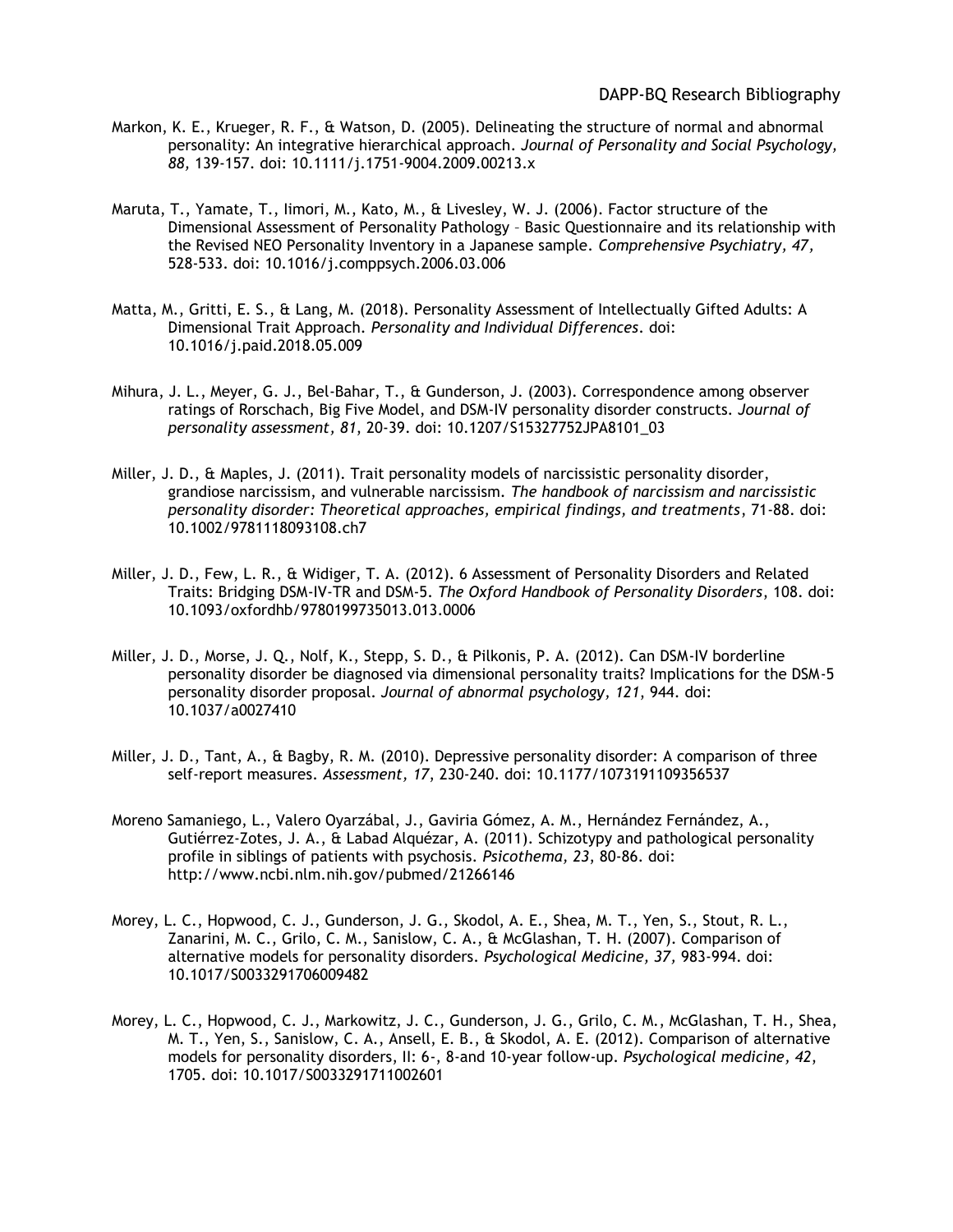- Morey, L. C., Hopwood, C. J., Markowitz, J. C., Gunderson, J. G., Grilo, C. M., McGlashan, T. H., Shea, M. T., Yen, S., Sanislow, C. A., & Skodol, A. E. (2012). Long term predictive validity of diagnostic models for personality disorder: Integrating trait and disorder concepts. *Psychological Medicine*. doi: http://wesscholar.wesleyan.edu/div3facpubs/368/
- Morgan, T. A., & Clark, L. A. (2010). Passive‐Submissive and Active‐Emotional Trait Dependency: Evidence for a Two‐Factor Model. *Journal of personality, 78*, 1325-1352. doi: 10.1111/j.1467- 6494.2010.00652.x
- Morse, J. Q., & Pilkonis, P. A. (2007). Screening for personality disorders. *Journal of Personality Disorders, 21,* 179-198. doi: 10.1521/pedi.2007.21.2.179
- Mullins-Sweatt, S. N., & Widiger, T. A. (2011). Clinician's Judgments of the Utility of the DSM-IV and Five-Factor Models for Personality Disordered Patients. Journal of personality disorders, 25, 463-477. doi: 10.1521/pedi.2011.25.4.463
- Nederlof, E., van der Ham, A., Dingemans, P., & Oei, K. (2010). The relation between dimensions of personality and personality pathology and offence type and severity in juvenile delinquents. *The Journal of Forensic Psychiatry & Psychology, 21*, 711-720. doi: 10.1080/14789949.2010.483284
- Nederlof, E., Van der Ham, J. M., Dingemans, P. M. J. A., & Oei, T. I. (2010). The relation between dimensions of normal and pathological personality and childhood maltreatment in incarcerated boys. *Journal of personality disorders, 24*, 746-762. doi: 10.1521/pedi.2010.24.6.746
- Palmier-Claus, J. E., Taylor, P. J., Varese, F., & Pratt, D. (2012). Does unstable mood increase risk of suicide? Theory, research and practice. *Journal of affective disorders, 143*, 5-15. doi: 10.1016/j.jad.2012.05.030
- Patrick, C. J., Kramer, M. D., Tellegen, A., Verona, E., & Kaemmer, B. A. (2013). Development and preliminary validation of a simplified-wording form of the Multidimensional Personality Questionnaire. *Assessment, 20*, 405-418. doi: 10.1177/1073191112467051
- Perkins, P. S., Slane, J. D., & Klump, K. L. (2013). Personality clusters and family relationships in women with disordered eating symptoms. *Eating behaviors, 14*, 299-308. doi: 10.1016/j.eatbeh.2013.05.007
- Pryor, L. R., Miller, J. D., & Gaughan, E. T. (2009). Testing two alternative pathological personality measures in the assessment of psychopathy: An examination of the SNAP and DAPP-BQ. *Journal of Personality Disorders, 23,* 85-100. doi: 10.1521/pedi.2009.23.1.85
- Pryor, L. R., Miller, J. D., Hoffman, B. J., & Harding, H. G. (2009). Pathological personality traits and externalizing behavior. *Personality and Mental Health, 3,* 26-40. doi: 10.1002/pmh.59
- Pukrop, R. (2002). Dimensional personality profiles of borderline personality disorder in comparison with other personality disorders and healthy controls. *Journal of Personality Disorders, 16,*  135-147. doi: 10.1521/pedi.16.2.135.22550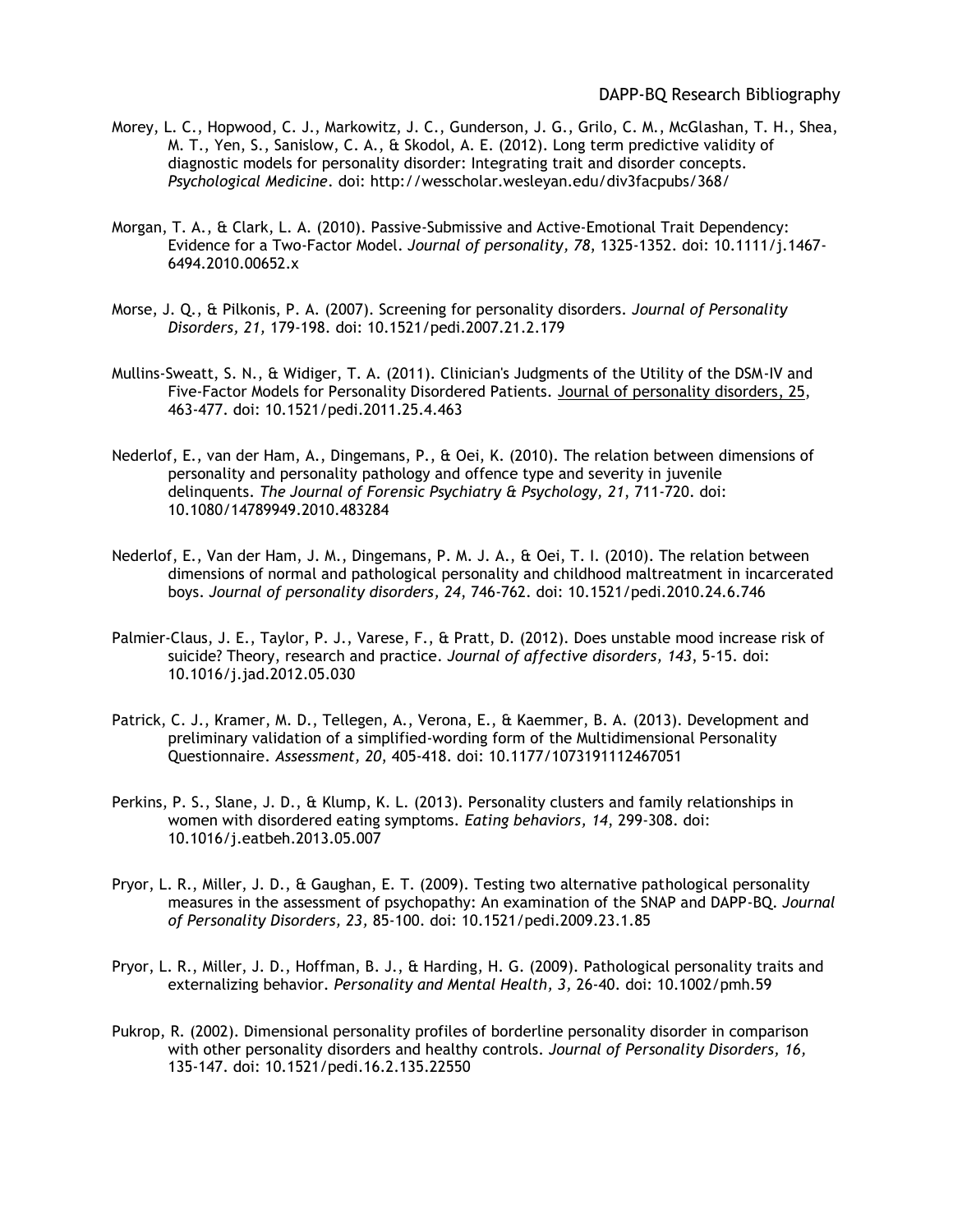- Pukrop, R., & Krischer, M. (2005). Changing views about personality disorders: Comment about the prospective studies CIC, CLPS, and MSAD. *Journal of Personality Disorders, 19,* 563-572. doi: 10.1521/pedi.2005.19.5.563
- Pukrop, R., Gentil, I., Steinbring, I., & Steinmeyer, E. (2001). Factorial structure of the German version of the Dimensional Assessment of Personality Pathology – Basic Questionnaire in clinical and nonclinical samples. *Journal of Personality Disorders, 15,* 450-456. doi: 10.1521/pedi.15.5.450.19195
- Pukrop, R., Steinbring, I., Gentil, I., Schulte, C., Larstone, R., & Livesley, W.J. (2009). Clinical validity of the "Dimensional Assessment of Personality Pathology (DAPP)" for psychiatric patients with and without a personality disorder diagnosis. *Journal of Personality Disorders, 23,* 572-586. doi: 10.1521/pedi.2009.23.6.572
- Quilty, L. C., Ayearst, L., Chmielewski, M., Pollock, B. G., & Bagby, R. M. (2013). The psychometric properties of the Personality Inventory for DSM-5 in an APA DSM-5 field trial sample. *Assessment, 20*, 362-369. doi: 10.1177/1073191113486183
- Renaud, S. M., & Zacchia, C. (2013). Toward a Definition of Affective Instability. *Harvard review of psychiatry, 20*, 298-308. doi: 10.3109/10673229.2012.747798
- Rigozzi, C., Rossier, J., Dahourou, D., Adjahouisso, M., Ah-Kion, J., Amoussou-Yeye, D., Barry, O., Bhowon, U., Bouatta, C., Cisse, D. D., Mbodji, M., Meyer de Stadelhofen, F., Minga, D. M., Tseung, C. N., Ondongo, F., Romdhane, M. N., Sfayhi, N., Tsokini, D., & Verardi, S. (2009). A cross-cultural study of the higher-order structures underlying personality disorders in Frenchspeaking Africa and Switzerland. *Journal of Personality Disorders, 23,* 175-186. doi: 10.1521/pedi.2009.23.2.175
- Ro, E., Stringer, D., & Clark, L. A. (2012). The Schedule for Nonadaptive and Adaptive Personality: A Useful Tool for Diagnosis and Classification of Personality Disorder. *The Oxford Handbook of Personality Disorders*, 58. doi: 10.1093/oxfordhb/9780199735013.013.0004
- Roepke, S., & Vater, A. (2014). Narcissistic Personality Disorder: An Integrative Review of Recent Empirical Data and Current Definitions. *Current psychiatry reports, 16*, 1-9. doi: 10.1007/s11920-014-0445-0
- Rojas, S., & Widiger, T. (2014). Convergent and discriminant validity of the five factor form. *Assessment, 21,* 143-157. doi: 10.1177/107319111351726
- Ruocco, A. C., Hudson, J. I., Zanarini, M. C., & Gunderson, J. G. (2015). Familial aggregation of candidate phenotypes for borderline personality disorder. *Personality Disorders: Theory, Research, and Treatment, 6*, 75-80. doi: 10.1037/per0000079
- Rushton, J. P. (2012). The general factor of personality: A reply to Muncer. *Personality and Individual Differences, 52*, 236-239. doi: 0.1002/9781444343120.ch5
- Rushton, J. P., & Irwing, P. (2009). A general factor of personality in the Millon Clinical Multiaxial Inventory – III, the Dimensional Assessment of Personality Pathology, and the Personality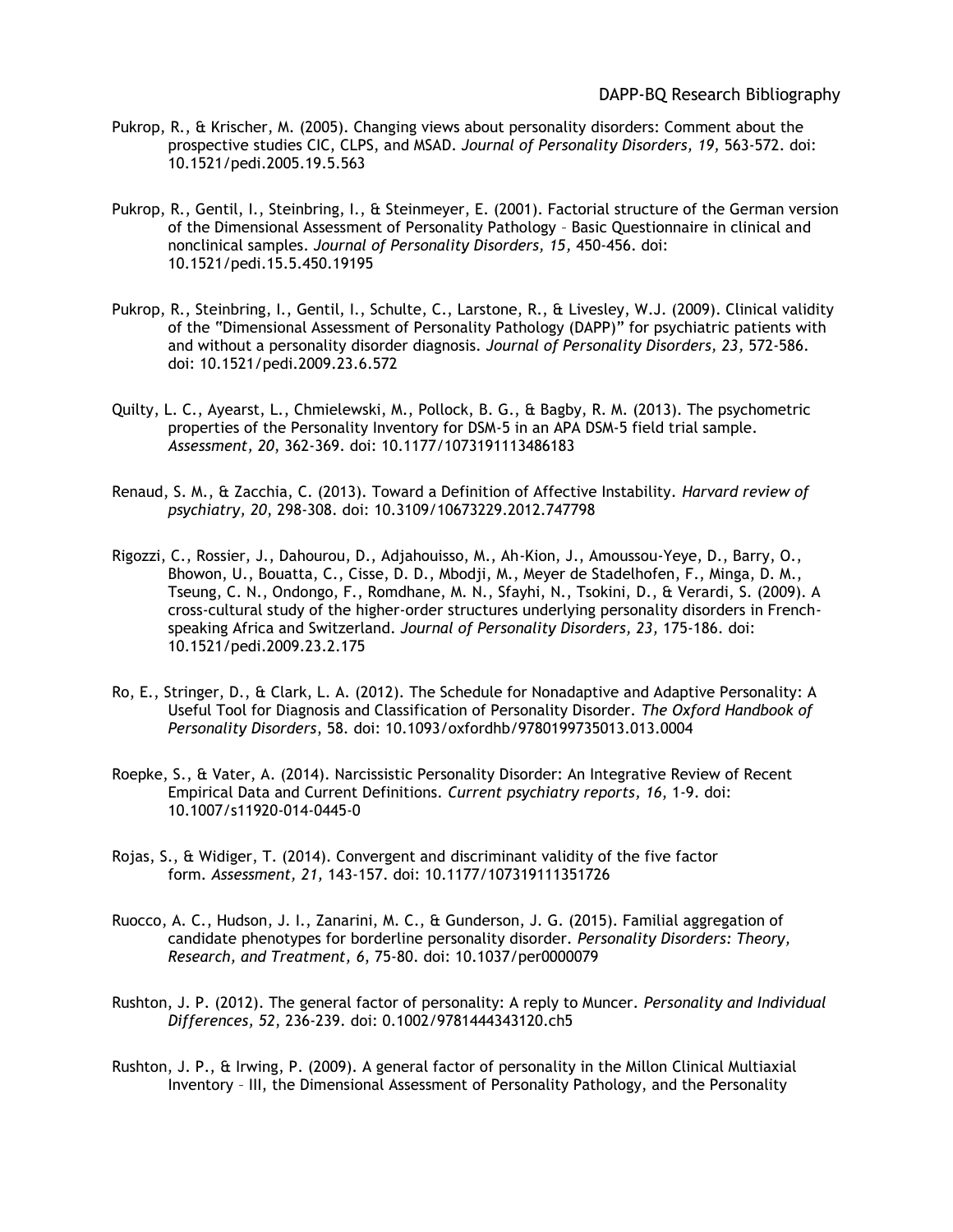Assessment Inventory. *Journal of Research in Personality, 43,* 1091-1095. doi: 10.1002/9781444343120.ch5

- Rushton, J. P., & Irwing, P. (2010). A General Factor of Personality (GFP) in the Personality Disorders: Three Studies of the Dimensional Assessment of Personality Pathology (DAPP-BQ). *Australian Academic Press, 13,* 301-311. doi: 10.1375/twin.13.4.301
- Samuel, D. B. (2011). Assessing personality in the DSM–5: The utility of bipolar constructs. *Journal of personality assessment, 93*, 390-397. doi: 10.1080/00223891.2011.577476
- Samuel, D. B., & Ball, S. A. (2010). Temporal stability of personality traits and disorders within substance dependent patients. *Personality and Mental Health, 4,* 246-256. doi: 10.1002/pmh.141
- Samuel, D. B., & Gore, W. L. (2012). Maladaptive variants of conscientiousness and agreeableness. *Journal of personality, 80*, 1669-1696. doi: 10.1111/j.1467-6494.2012.00770.x
- Samuel, D. B., & Widiger, T. A. (2004). Clinicians' personality descriptions of prototypic personality disorders. *Journal of Personality Disorders, 18,* 286-308. doi: 10.1521/pedi.18.3.286.35446
- Samuel, D. B., & Widiger, T. A. (2011). Conscientiousness and obsessive-compulsive personality disorder. *Personality Disorders: Theory, Research, and Treatment, 2*, 161. doi: 10.1037/a0021216
- Samuel, D. B., Carroll, K. M., Rounsaville, B. J., & Ball, S. A. (2013). Personality disorders as maladaptive, extreme variants of normal personality: Borderline personality disorder and neuroticism in a substance using sample. *Journal of personality disorders, 27*, 625-635. doi: 10.1521/pedi.2013.27.5.625
- Samuel, D. B., Riddell, A. D., Lynam, D. R., Miller, J. D., & Widiger, T. A. (2012). A five-factor measure of obsessive–compulsive personality traits. *Journal of personality assessment, 94*, 456-465. doi: 10.1080/00223891.2012.677885
- Schat, A., van Noorden, M. S., Noom, M. J., Giltay, E. J., van der Wee, N. J. A., Vermeiren, R. R. J. M., & Zitman, F. G. (2013). Predictors of outcome in outpatients with anxiety disorders: The Leiden routine outcome monitoring study. *Journal of psychiatric research, 47*, 1876-1885. doi: 10.1016/j.jpsychires.2013.09.005
- Schroeder, M. L., Wormworth, J. A., & Livesley, W. J. (1992). Dimensions of personality disorder and their relationships to the Big Five dimensions of personality. *Psychological Assessment, 4,* 47- 53. doi: 10.1037/1040-3590.4.1.47
- Schulte-van Maaren, Y. W. M., Carlier, I. V. E., Giltay, E. J., van Noorden, M. S., de Waal, M. W. M., van der Wee, N. J. A., & Zitman, F. G. (2013). Reference values for mental health assessment instruments: Objectives and methods of the leiden routine outcome monitoring study*. Journal of Evaluation in Clinical Practice, 19,* 342-350. Doi: 10.1111/j.1365-2753.2012.01830.x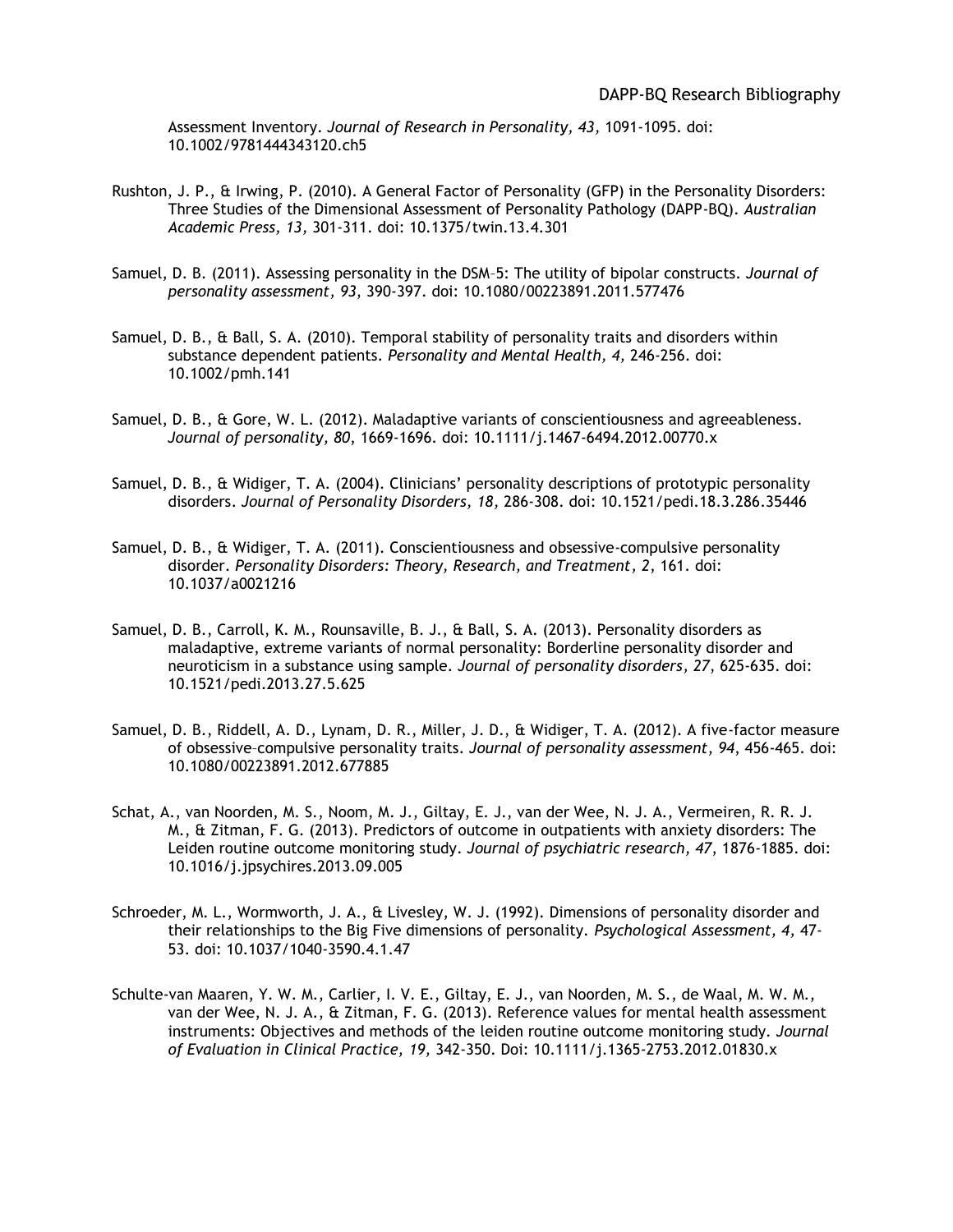- Schulte-van Maaren, Y. W., Carlier, I. V., Zitman, F. G., van Hemert, A. M., de Waal, M. W., van Noorden, M. S., & Giltay, E. J. (2012). Reference values for generic instruments used in routine outcome monitoring: the leiden routine outcome monitoring study. *BMC psychiatry, 12*, 203. doi: 10.1186/1471-244X-12-203
- Schultze‐Lutter, F., Klosterkötter, J., Nikolaides, A., & Ruhrmann, S. (2014). Personality dimensions in persons symptomatically at risk of psychosis: pronounced but lacking a characteristic profile. *Early intervention in psychiatry*.
- Sharp, C., & Romero, C. (2007). Borderline personality disorder: A comparison between children and adults. *Bulletin of the Menninger Clinic, 71*, 85-114. doi: 10.1521/bumc.2007.71.2.85
- Sheets, E., & Craighead, W. E. (2007). Toward an empirically based classification of personality pathology. *Clinical Psychology Science and Practice, 14,* 77-93. doi: 10.1111/j.1468- 2850.2007.00065.x
- Siever, L. J., Torgersen, S., Gunderson, J. G., Livesley, W. J., & Kendler, K. S. (2002). The borderline diagnosis III: Identifying endophenotypes for genetic studies. *Society of Biological Psychiatry, 51,* 964-968. doi; 10.1016/S0006-3223(02)01326-4
- Silberschmidt, A. L., & Sponheim, S. R. (2008). Personality in relation to genetic liability for schizophrenia and bipolar disorder: Differential associations with the COMT Val 108/158 Met polymorphism. *Schizophrenia research, 100*, 316-324. doi: 10.1016/j.schres.2007.12.467
- Simonsen, S., & Simonsen, E. (2009). The Danish DAPP-BQ: Reliability, factor structure, and convergence with SCID-II and IIP-C. *Journal of Personality Disorders, 23,* 629-646. doi: 10.1521/pedi.2009.23.6.629
- Simonsen, S., & Simonsen, E. (2011). Comorbidity between narcissistic personality disorder and axis I diagnosis. *The Handbook of Narcissism and Narcissistic Personality Disorder: Theoretical Approaches, Empirical Findings, and Treatments.* Edited by Campbell K, 239-247. doi: 10.1002/9781118093108.ch21
- Skodol, A. E. (2011). Scientific issues in the revision of personality disorders for DSM‐5. *Personality and Mental Health, 5*, 97-111. doi: 10.1002/pmh.161
- Skodol, A. E. (2012). Personality disorders in DSM-5. *Annual review of clinical psychology, 8*, 317-344. doi: 10.1146/annurev-clinpsy-032511-143131
- Skodol, A. E., & Krueger, R. F. (2013). Can the classification of personality disorders be based on behavior genetics? A comment on South and DeYoung. *Personal Discord, 4,* 286-288 doi: 10.1037/per0000003
- South, S. C., Reichborn-Kjennerud, T., Eaton, N. R., & Krueger, R. F. (2012). Behavior and molecular genetics of personality disorders. *The Oxford handbook of personality disorders*, 143-165. doi: 10.1093/oxfordhb/9780199735013.013.0007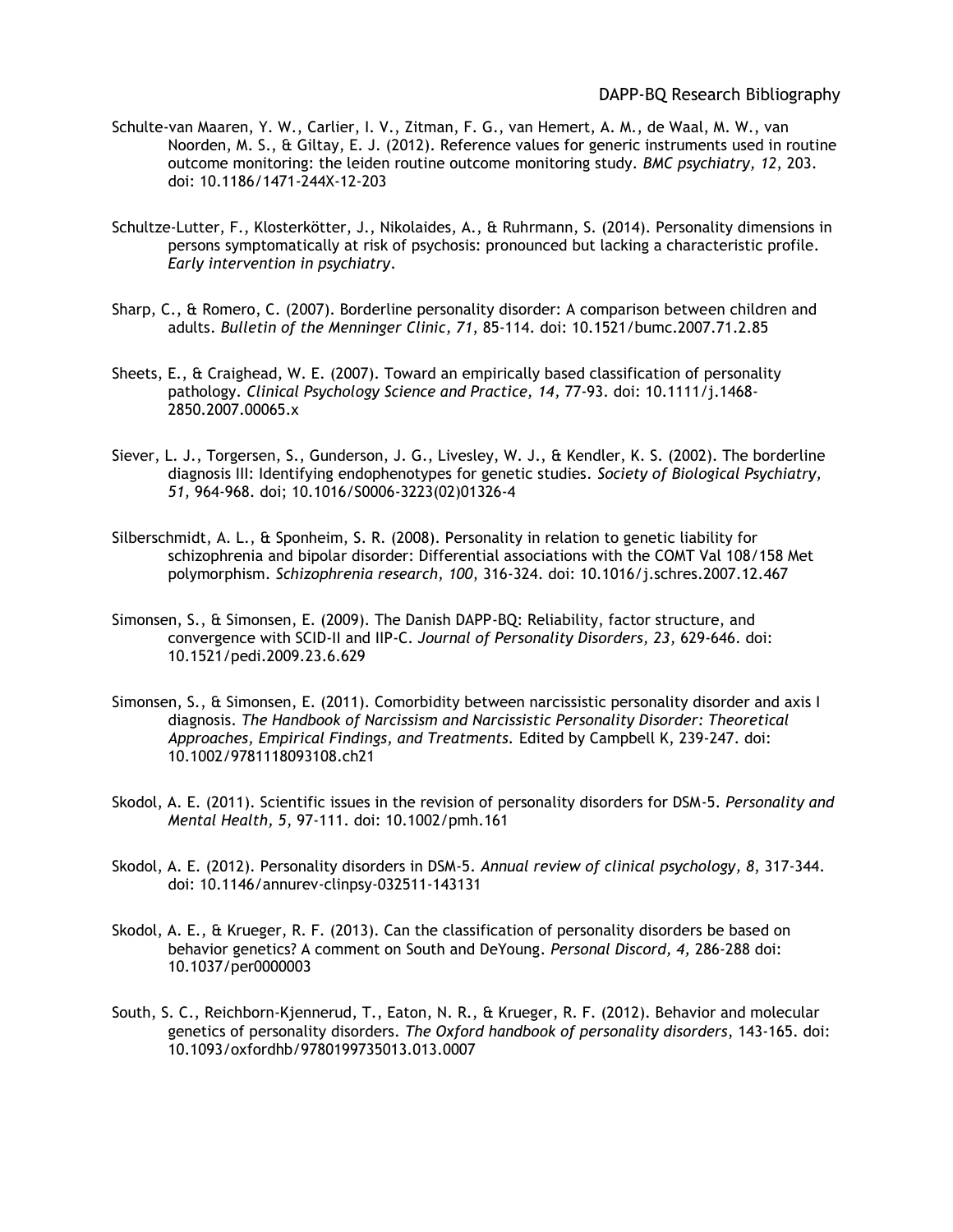- Spaans, M., Rinne, T., de Beurs, E., & Spinhoven, P. (2015). The DAPP–SF as a screener for personality disorder in a forensic setting. *Journal of Personality Assessment, 97,* 172-181. doi: 10.1080/00223891.2014.976866
- Steiger, H., Richardson, J., Schmitz, N., Israel, M., Bruce, K. R., & Gauvin, L. (2010). Trait‐defined eating‐disorder subtypes and history of childhood abuse. *International journal of eating disorders, 43*, 428-432. doi: 10.1002/eat.20711
- Steiger, H., Richardson, J., Schmitz, N., Joober, R., Israel, M., Bruce, K. R., Gauvin, L., Dandurand, C., & Anestin, A. (2009). Association of trait-defined, eating-disorder sub-phenotypes with (biallelic and triallelic) 5HTTLPR variations. *Journal of Psychiatric Research, 43,* 1086-1094. doi: 10.1016/j.jpsychires.2009.03.009
- Stepp, S. D., Yu, L., Miller, J. D., Hallquist, M. N., Trull, T. J., & Pilkonis, P. A. (2012). Integrating competing dimensional models of personality: Linking the SNAP, TCI, and NEO using Item Response Theory. *Personality Disorders: Theory, Research, and Treatment, 3*, 107. doi: 10.1037/a0025905
- Strunz, S., Westphal, L., Ritter, K., Heuser, I., Dziobek, I., & Roepke, S. (2015). Personality pathology of adults with autism spectrum disorder without accompanying intellectual impairment in comparison to adults with personality disorders. *Journal of Autism and Developmental Disorders, 45*, 4026-4038. doi: 10.1007/s10803-014-2183-x
- Tackett, J. L., & Kushner, S. C. (2014). Conceptualizing Youth Borderline Personality Disorder Within a Normative Personality Framework. In *Handbook of Borderline Personality Disorder in Children and Adolescents* (pp. 95-110). New York: Springer.
- Tackett, J. L., Balsis, S., Oltmanns, T. F., & Krueger, R. F. (2009). A unifying perspective on personality pathology across the life span: Developmental considerations for the fifth edition of the Diagnostic and Statistical Manual of Mental Disorders. *Development and psychopathology, 21,* 687-713. doi: 10.1017/S095457940900039X
- Tackett, J. L., Herzhoff, K., Reardon, K. W., Smack, A. J., & Kushner, S. C. (2013). The relevance of informant discrepancies for the assessment of adolescent personality pathology. *Clinical Psychology: Science and Practice, 20*, 378-392. doi: 10.1111/cpsp.12048
- Taylor, J. E., James, L. M., Reeves, M. D., & Bobadilla, L. (2006). The Florida State twin registry: research aims and design. *Twin Research and Human Genetics, 9*, 958-962. doi: 10.1375/twin.9.6.958
- Taylor, S., Asmundson, G. J., & Jang, K. L. (2011). Etiology of obsessive–compulsive symptoms and obsessive–compulsive personality traits: common genes, mostly different environments. *Depression and anxiety, 28*, 863-869. doi: 10.1002/da.20859
- Taylor, S., Jang, K. L., & Asmundson, G. J. G. (2010). Etiology of obsessions and compulsions: A behavioral-genetic analysis. *Journal of Abnormal Psychology, 119*, 672-682. doi: 10.1037/a0021132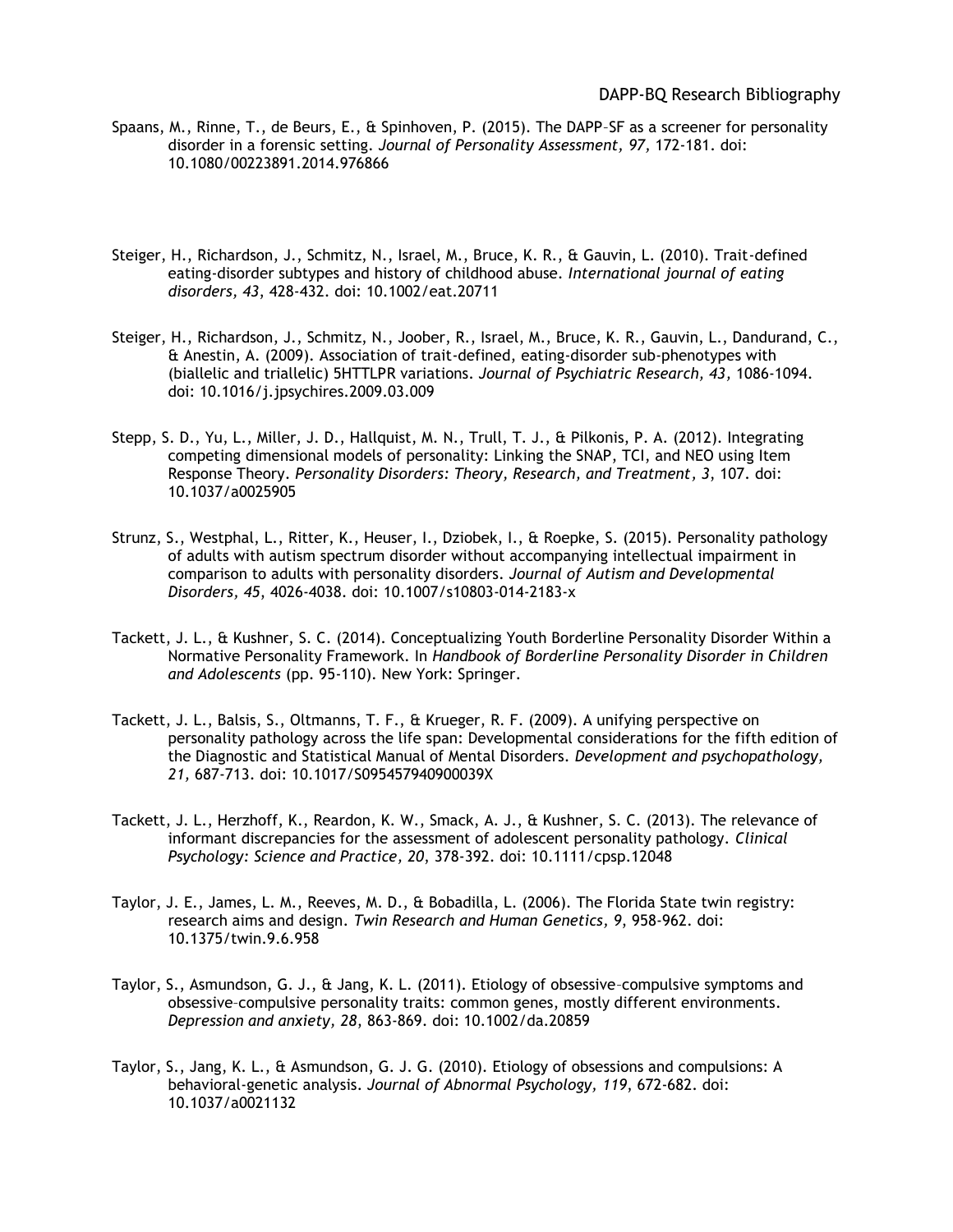DAPP-BQ Research Bibliography

Templer, D. I. (2013). Rushton: The great theoretician and his contribution to personality. *Personality and Individual Differences, 55*, 243-246. doi: 10.1016/j.paid.2012.04.038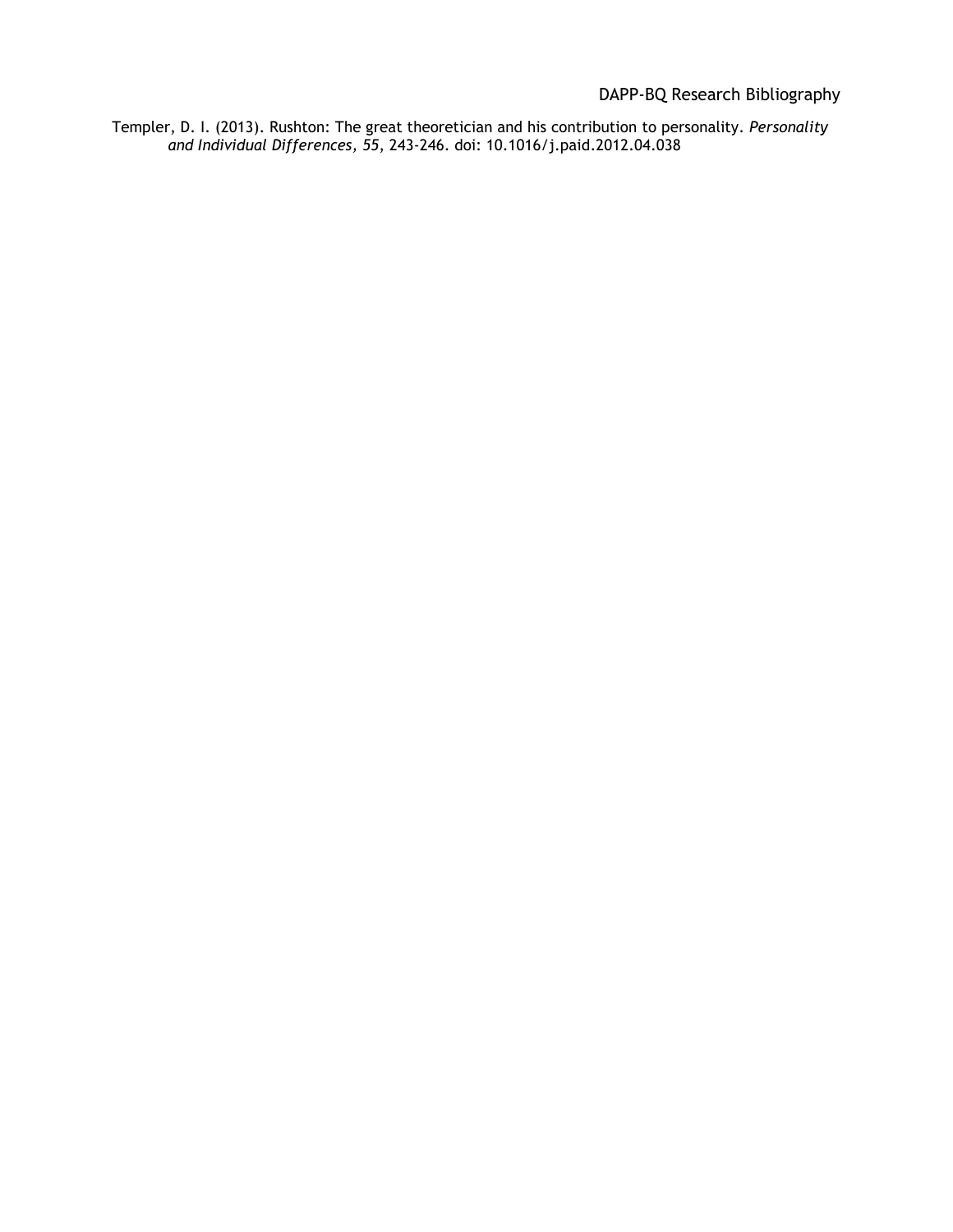- Thierry, N., Willeit, M., Praschak-Rieder, N., Zill, P., Hornik, K., Neumeister, A., Lenzinger, E., Stastny, J., Hilger, E., Konstantinidis, A., Aschauer, H., Ackenheil, M., Bondy, B., & Kasper, S. (2004). Serotonin transporter promoter gene polymorphic region (5-HTTLPR) and personality in female patients with seasonal affective disorder and in healthy controls. *European neuropsychopharmacology, 14*, 53-58. doi: 10.1016/S0924-977X(03)91737-8
- Tiemensma, J., Andela, C. D., Kaptein, A. A., Romijn, J. A., van der Mast, R. C., Biermasz, N. R., & Pereira, A. M. (2014). Psychological morbidity and impaired quality of life in patients with stable treatment for primary adrenal insufficiency: Cross-sectional study and review of the literature. *European Journal of Endocrinology*, EJE-14. doi: 10.1530/EJE-14-0023
- Torgersen, S., Myers, J., Reichborn-Kjennerud, T., Røysamb, E., Kubarych, T. S., & Kendler, K. S. (2012). The heritability of Cluster B personality disorders assessed both by personal interview and questionnaire. *Journal of personality disorders, 26*, 848. doi: 10.1521/pedi.2012.26.6.848
- Torres, A., Garcia-Esteve, L., Navarro, P., Tarragona, M. J., Imaz, M. L., Ascaso, C., Gelabert, E., Plaza, A., Subira, S., Valdes, M., & Martín-Santos, R. (2013). Relationship between intimate partner violence, depressive symptomatology, and personality traits. *Journal of family violence, 28*, 369-379. doi: 10.1007/s10896-013-9502-4
- Tromp, N. B., & Koot, H. M. (2008). Dimensions of personality pathology in adolescents: Psychometric properties of the DAPP-BQ-A. *Journal of Personality Disorders, 22,* 623-638. doi: 10.1521/pedi.2008.22.6.623
- Tromp, N. B., & Koot, H. M. (2009). Dimensions of personality pathology in adolescents: Relations to DSM-IV personality disorder symptoms. *Journal of Personality Disorders, 23,* 514-527. doi: 10.1521/pedi.2009.23.5.514
- Tromp, N. B., & Koot, H. M. (2010). Dimensions of Normal and Abnormal Personality: Elucidating DSM‐IV Personality Disorder Symptoms in Adolescents. *Journal of personality, 78*, 839-864. doi: 10.1111/j.1467-6494.2010.00635.x
- Trull, T. J. (2005). Dimensional models of personality disorder: Coverage and cutoffs. *Journal of Personality Disorders, 19,* 262-282. doi: 10.1521/pedi.2005.19.3.262
- Trull, T. J., & Durrett, C. A. (2005). Categorical and dimensional models of personality disorder. *Annual Review of Clinical Psychology, 1,* 355-380. doi: 10.1146/annurev.clinpsy.1.102803.144009
- Tyrer, P. (2000). Improving the assessment of personality disorders. *Criminal Behavior and Mental Health, 10,* S51-S65*.* doi: 10.1002/cbm.2000.10.s1.s5
- Tyrer, T., Coombs, N., Ibrahimi, F., Mathilakath, A., Bajaj, P., Ranger, M. (2007). Critical developments in the assessment of personality disorder. *British Journal of Psychiatry, 190,* s51 s59. doi: 10.1192/bjp.190.5.s51
- Uher, R. (2012). Darrel A. Regier, William E. Narrow, Emily A. Kuhl and David J. Kupfer (eds): The Conceptual Evolution of DSM-5. *Journal of Autism and Developmental Disorders, 42*, 143-145. doi: 10.1097/NMD.0b013e3182a21266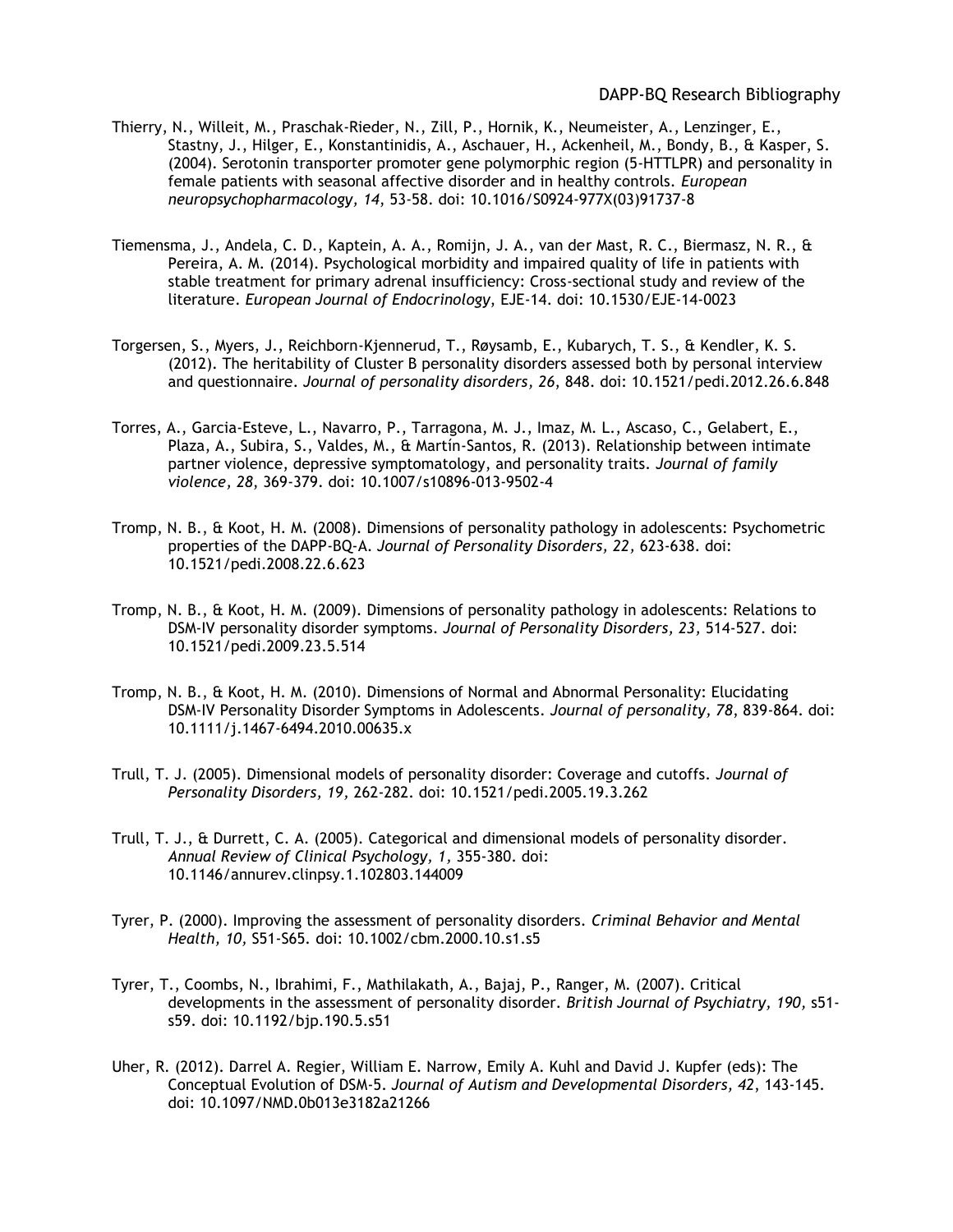- Vall, G., Gutiérrez, F., Peri, J. M., Gárriz, M., Ferraz, L., Baillés, E., et al. (2015). Seven basic dimensions of personality pathology and their clinical consequences: Are all personalities equally harmful? *British Journal of Clinical Psychology, 54,* 450-468. doi: 10.1111/bjc.12091
- Van den Broeck, J., Bastiaansen, L., Rossi, G., Dierckx, E., De Clercq, B., & Hofmans, J. (2013). Hierarchical structure of maladaptive personality traits in older adults: joint factor analysis of the PID-5 and the DAPP-BQ. *Journal of personality disorders*, 1-14. doi: 10.1521/pedi\_2013\_27\_114
- Van den Broeck, J., Rossi, G., De Clercq, B., Dierckx, E., & Bastiaansen, L. (2013). Validation of the FFM PD count technique for screening personality pathology in later middle-aged and older adults. *Aging & mental health, 17*, 180-188. doi: 10.1080/13607863.2012.717258
- Van der Lem, R., van der Wee, N. J. A., van Veen, T., & Zitman, F. G. (2011). The generalizability of antidepressant efficacy trials to routine psychiatric out-patient practice. *Psychological medicine, 41*, 1353. doi: 10.1017/S0033291710002175
- van Fenema, E. M., van der Wee, N. J., Giltay, E. J., den Hollander‐Gijsman, M. E., & Zitman, F. G. (2012). Vitality predicts level of guideline‐concordant care in routine treatment of mood, anxiety and somatoform disorders. *Journal of evaluation in clinical practice, 18*, 441-448. doi: 10.1111/j.1365-2753.2010.01593.x
- Van Hiel, A., & Brebels, L. (2011). Conservatism is good for you: Cultural conservatism protects selfesteem in older adults. *Personality and Individual Differences, 50*, 120-123. doi: 10.1016/j.paid.2010.09.002
- van Kampen, D. (2002). The DAPP-BQ in the Netherlands: Factor structure and relationship with basic personality dimensions. *Journal of Personality Disorders, 16,* 235-254. doi: 10.1521/pedi.16.3.235.22536
- van Kampen, D. (2006). The Dutch DAPP-BQ: Improvements, lower- and higher-order dimensions, and relationship with the 5DPT. *Journal of Personality Disorders, 20,* 81-101. doi: 10.1521/pedi.2006.20.1.81
- van Kampen, D., de Beurs, E., & Andrea, H. (2008). A short form of the Dimensional Assessment of Personality Pathology – Basic Questionnaire (DAPP-BQ): The DAPP-SF. *Psychiatry Research, 160,*  115-128. doi: 10.1016/j.psychres.2007.05.002
- van Noorden, M. S., van Fenema, E. M., van der Wee, N. J., van Rood, Y. R., Carlier, I. V., Zitman, F. G., & Giltay, E. J. (2012). Predicting outcomes of mood, anxiety and somatoform disorders: The Leiden routine outcome monitoring study. *Journal of affective disorders, 142*, 122-131. doi: 10.1016/j.jad.2012.03.051
- Vater, A., Ritter, K., Schröder-Abé, M., Schütz, A., Lammers, C. H., Bosson, J. K., & Roepke, S. (2013). When grandiosity and vulnerability collide: implicit and explicit self-esteem in patients with narcissistic personality disorder. *Journal of behavior therapy and experimental psychiatry, 44*, 37-47. doi: 10.1016/j.jbtep.2012.07.001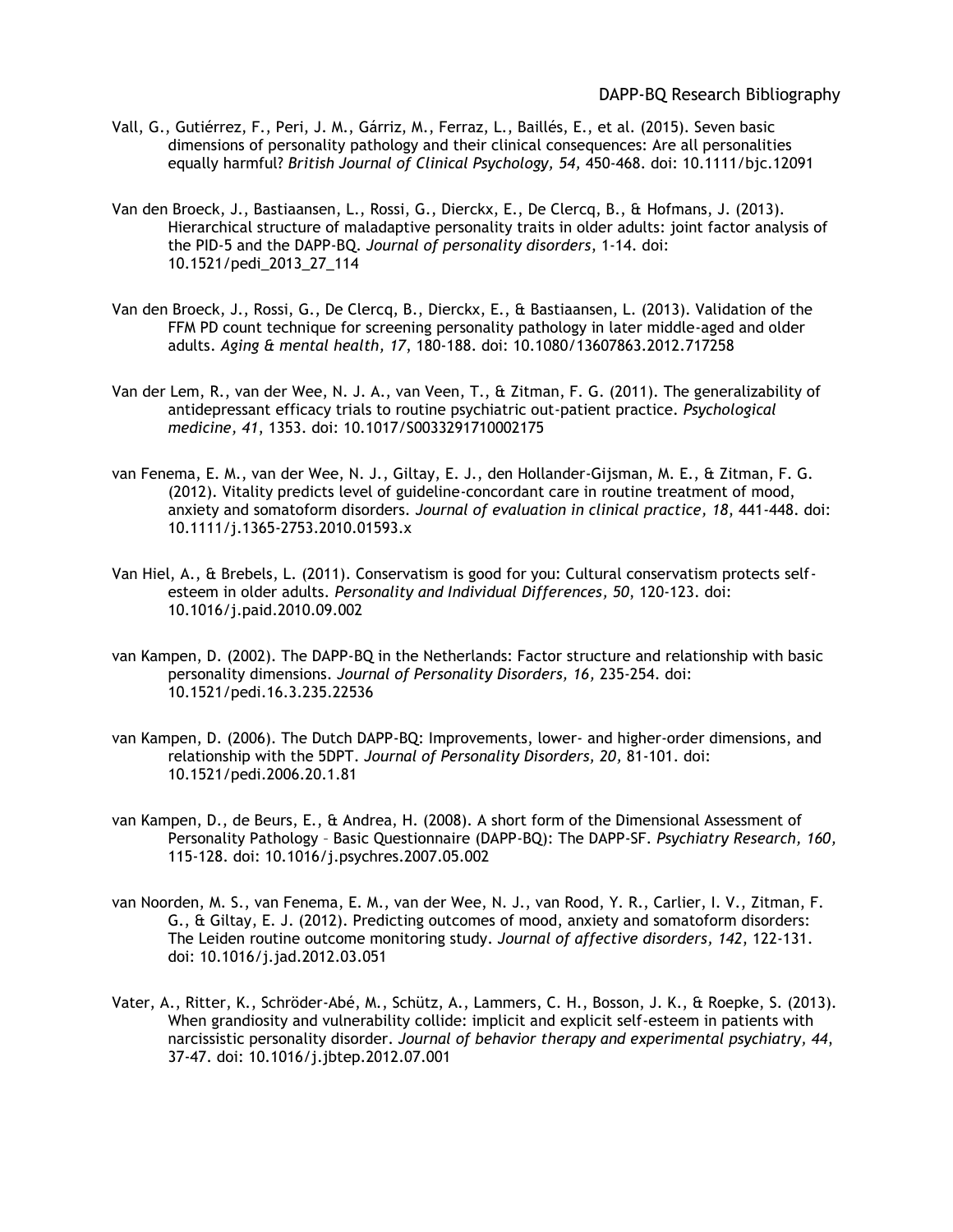- Vater, A., Ritter, K., Strunz, S., Ronningstam, E. F., Renneberg, B., & Roepke, S. (2014). Stability of narcissistic personality disorder: Tracking categorical and dimensional rating systems over a two-year period*. Personality Disorders: Theory, Research, and Treatment, 5*, 305-313. doi: 10.1037/per0000058
- Vater, A., Schröder-Abé, M., Ritter, K., Renneberg, B., Schulze, L., Bosson, J. K., & Roepke, S. (2013). The narcissistic personality inventory: a useful tool for assessing pathological narcissism? Evidence from patients with narcissistic personality disorder. *Journal of personality assessment, 95*, 301-308. doi: 10.1080/00223891.2012.732636
- Verheul, R. (2005). Clinical utility of dimensional models for personality pathology. *Journal of Personality Disorders, 19,* 283-302. doi: 10.1521/pedi.2005.19.3.283
- Verheul, R., Bartak, A., & Widiger, T. (2007). Prevalence and construct validity of personality disorder not otherwise specified (PDNOS). *Journal of Personality Disorders, 21,* 359-370. doi: 10.1521/pedi.2007.21.4.359
- Veselka, L., Just, C., Jang, K. L., Johnson, A. M., & Vernon, P. A. (2012). The general factor of personality: A critical test. *Personality and Individual Differences, 52*, 261-264. doi: 10.1016/j.paid.2011.10.007
- Veselka, L., Schermer, J. A., Just, C., Hur, Y. M., Rushton, J. P., Jeong, H. U., & Vernon, P. A. (2012). Emotion and Behavior: A General Factor of Personality from the EAS Temperament Survey and the Strengths and Difficulties Questionnaire. *Twin Research and Human Genetics, 15*, 668-671. doi: 10.1017/thg.2012.21
- Viding, E. (2004). Annotation: Understanding the development of psychopathy. *Journal of child psychology and psychiatry, 45*, 1329-1337. doi: 10.1111/j.1469-7610.2004.00323.x
- von Lojewski, A., & Abraham, S. (2014). Personality factors and eating disorders: Self-uncertainty. *Eating behaviors, 15*, 106-109. doi: 10.1016/j.eatbeh.2013.10.020
- Wang, W., Du, W., Wang, Y., Livesley, W. J., & Jang, K. L. (2004). The relationship between the Zuckerman-Kuhlman Personality Questionnaire and traits delineating personality pathology. *Personality and Individual Differences, 36,* 155-162. doi: 10.1016/S0191-8869(03)00075-8
- Wang, W., Wang, Y., Fu, X., Liu, J., He, C., Dong, Y., Livesley, W. J., & Jang, K. L. (2006). Cerebral information processing in personality disorders: I. Intensity dependence of auditory evoked potentials. *Psychiatry Research, 141,* 173-183. doi: 10.1016/j.psychres.2004.05.028
- Wang, W., Wang, Y., Gu, J., Drake, R. A., Livesley, W. J., & Jang, K. L. (2003). Line bisection performance in patients with personality disorders. *Cognitive Neuropsychiatry, 8,* 273-285. doi: 10.1080/13546800344000048
- Wang, W., Yang, T., Zhu, H., Mao, F., Livesley, W. J., Larstone, R. M., & Jang, K. L. (2005). Disordered personality traits in primary headaches. *Social Behavior and Personality, 33,* 495-502. doi: 10.2224/sbp.2005.33.5.495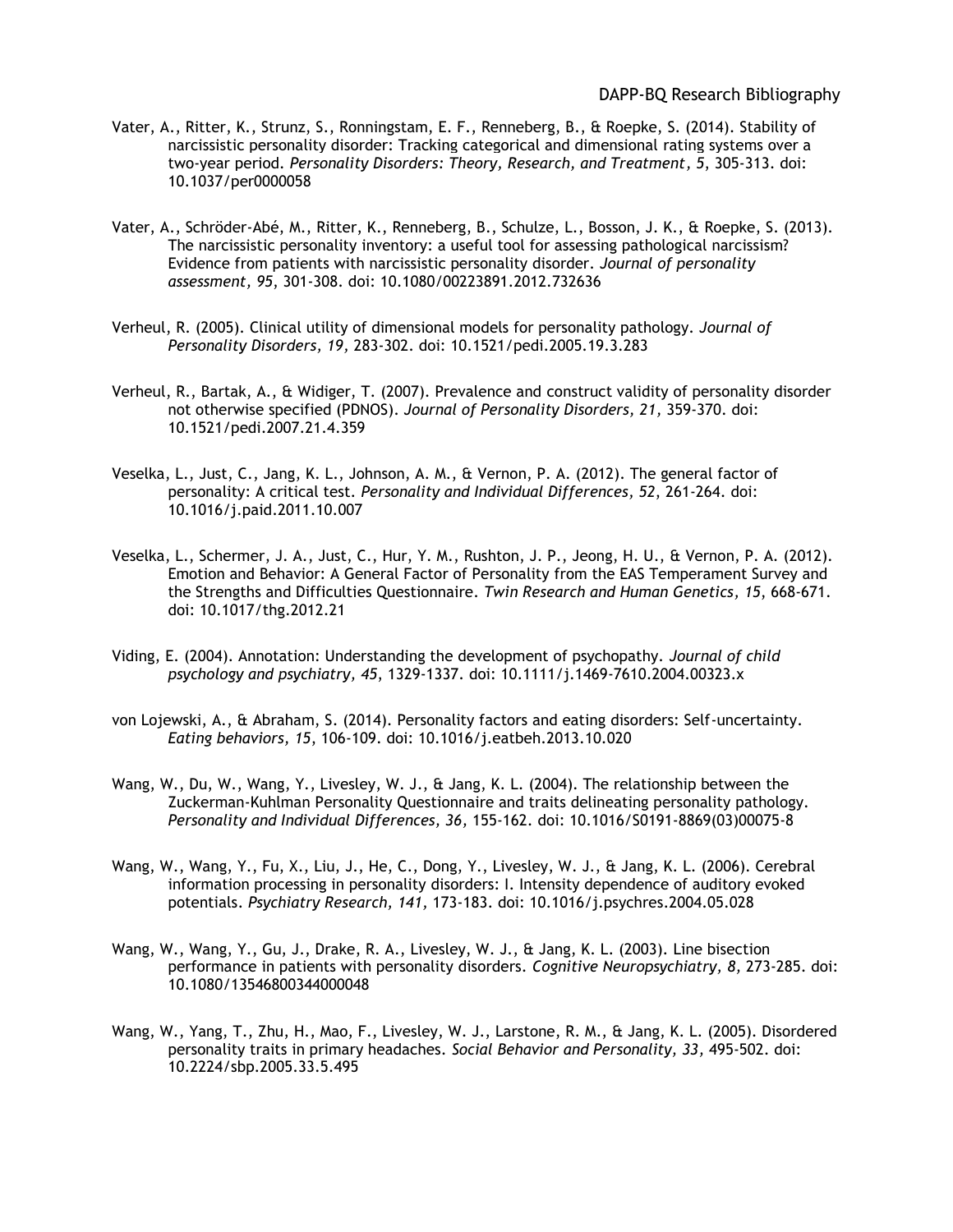- Widiger, T. A. (2000). Personality disorders in the 21st century. *Journal of Personality Disorders, 14,* 3- 16. doi: 10.1521/pedi.2000.14.1.3
- Widiger, T. A. (2007). An empirically based classification of personality pathology: Where we are now and where do we go. *Clinical Psychology Science and Practice, 14,* 94-98. doi: 10.1111/j.1468- 2850.2007.00066
- Widiger, T. A. (2011). Integrating normal and abnormal personality structure: A proposal for DSM-V. *Journal of personality disorders, 25*, 338-363. doi: 10.1521/pedi.2011.25.3.338
- Widiger, T. A., & Costa, P. T. (2012). Integrating Normal and Abnormal Personality Structure: The Five‐Factor Model. *Journal of personality, 80*, 1471-1506. doi: 10.1111/j.1467- 6494.2012.00776.x
- Widiger, T. A., & Simonsen, E. (2005). Alternative dimensional models of personality disorder: Finding a common ground. *Journal of Personality Disorders, 19*, 110-130. doi: 10.1521/pedi.19.2.110.62628
- Widiger, T. A., Livesley, W. J., & Clark, L. A. (2009). An integrative dimensional classification of personality disorder. *Psychological Assessment, 21,* 243-255. doi: 10.1037/a0016606
- Widiger, T. A., Samuel, D. B., Mullins-Sweatt, S., Gore, W. L., & Crego, C. (2012). An Integration of Normal and Abnormal Personality Structure. *The Oxford Handbook of Personality Disorders, 82*. doi: 10.1093/oxfordhb/9780199735013.013.0005
- Widiger, T. A., Simonson, E., Krueger, R., Livesley, W. J., & Verheul, R. (2005). Personality disorder research agenda for the DSM-V. *Journal of Personality Disorders, 19,* 315-338. doi: 10.1521/pedi.2005.19.3.315
- Wolf, E. J., Harrington, K. M., & Miller, M. W. (2011). Psychometric properties of the Schedule for Nonadaptive and Adaptive Personality in a PTSD sample. *Psychological assessment, 23*, 911. doi: 10.1037/a0023985
- Woodley, M. A., & Bell, E. (2011). Is collective intelligence (mostly) the general factor of personality? A comment on Woolley, Chabris, Pentland, Hashmi and Malone (2010). *Intelligence, 39*, 79-81. doi: 10.1016/j.intell.2011.01.004
- Wright, A. G., Thomas, K. M., Hopwood, C. J., Markon, K. E., Pincus, A. L., & Krueger, R. F. (2012). The hierarchical structure of *DSM-5* pathological personality traits. *Journal of abnormal psychology, 121*, 951. doi: 10.1037/a00276690
- Wright, A., Pincus, A., Hopwood, C., Thomas, K., Markon, K., & Krueger, R. (2012). An interpersonal analysis of pathological personality traits in DSM-5. *Assessment, 19,* 263-275. doi: 10.1177/1073191112446657
- Wu, K. D. (2013). Contemporary Personality Disorder Assessment in Clients with Anxiety Disorders. In *Handbook of Assessing Variants and Complications in Anxiety Disorders* (pp. 189-201). New York: Springer.